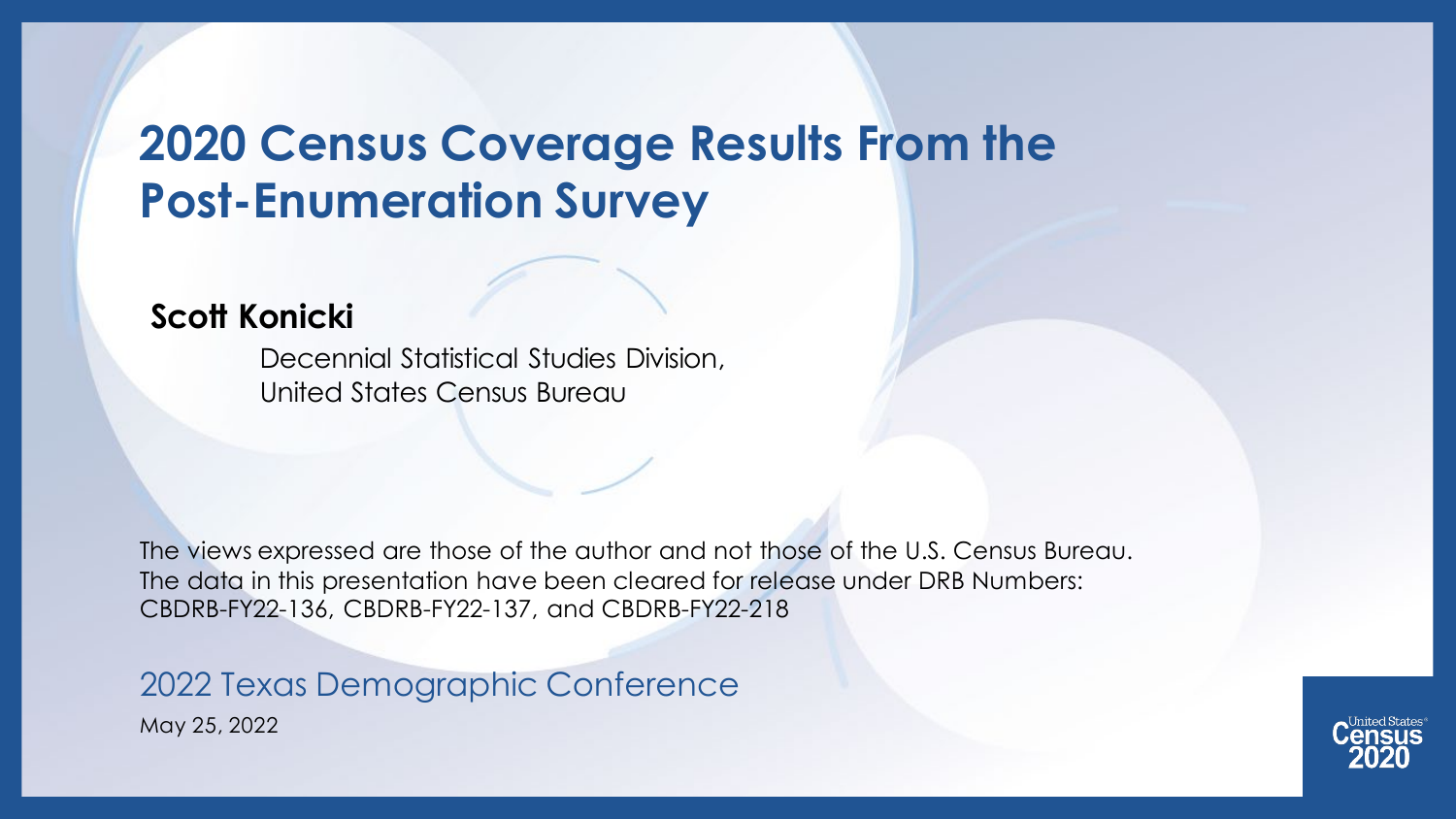#### **Outline**

- 1. Overview of the Post-Enumeration Survey
- 2. Net coverage error
- 3. Components of coverage
- 4. State results for Texas
- 5. Overcoming challenges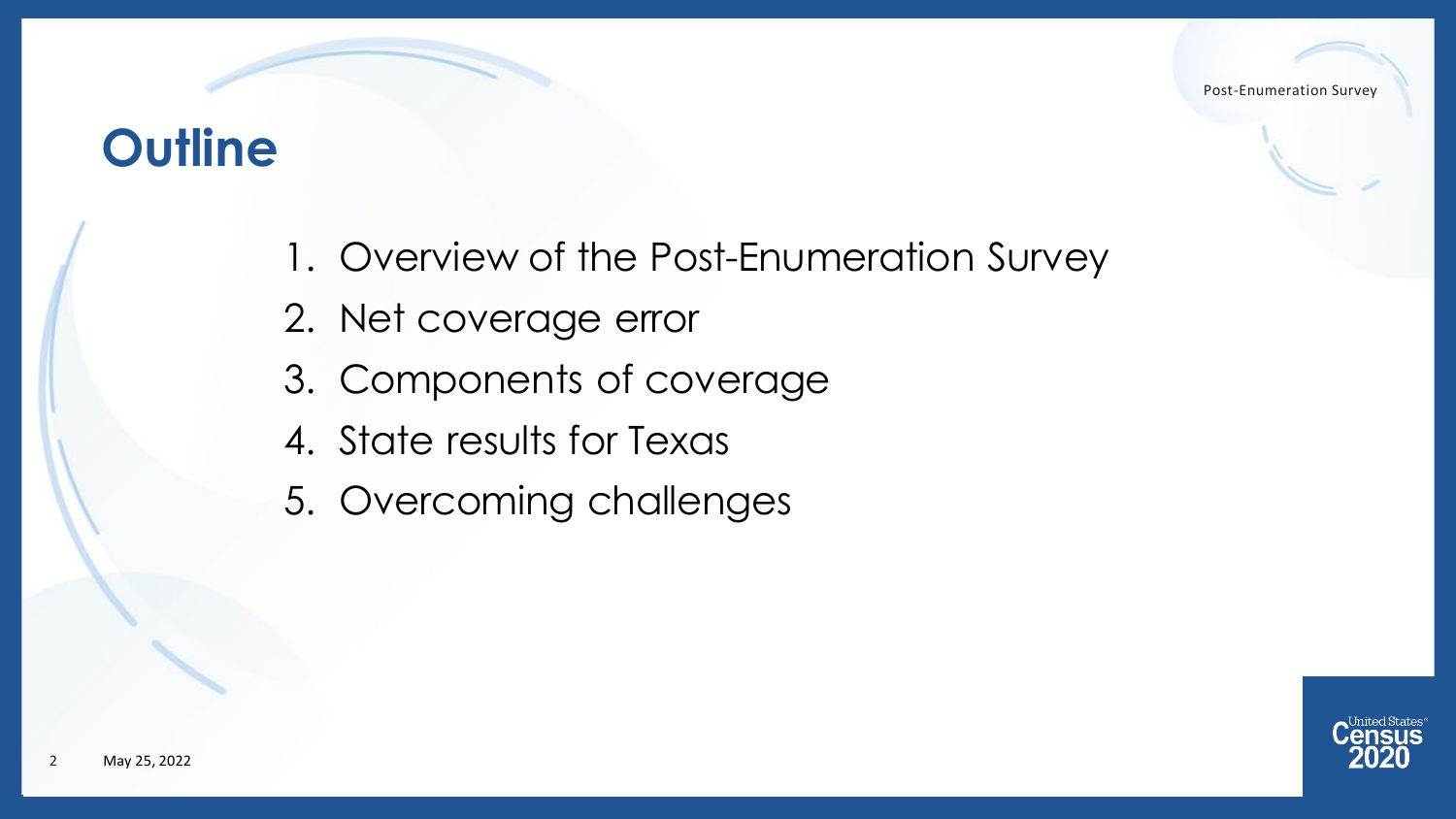2020 Census Coverage From the Post-Enumeration Survey

# **Overview of the Post-Enumeration Survey**



May 25, 2022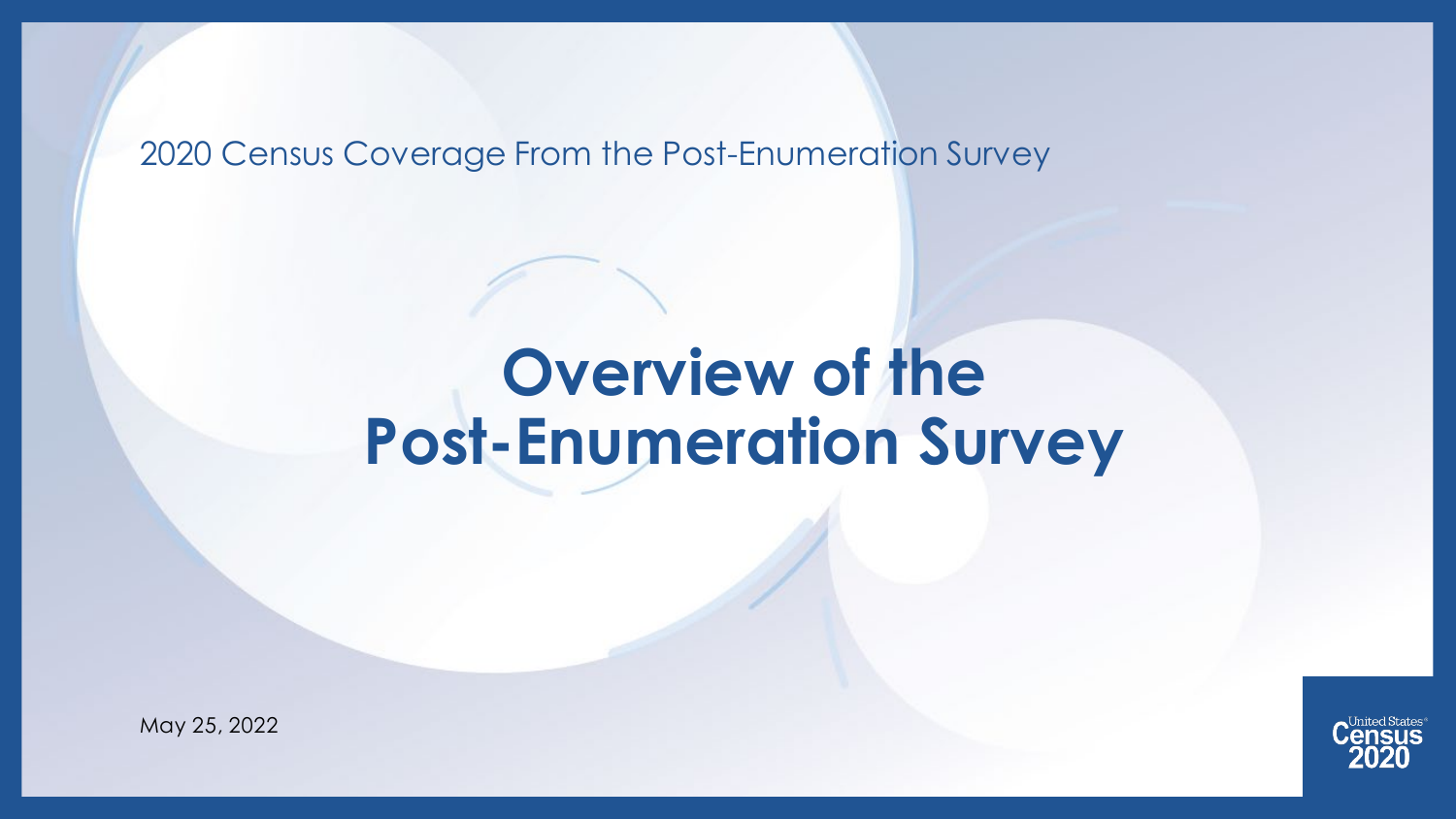## **What is the Post-Enumeration Survey (PES)?**

#### **Goal**

- To measure coverage of people and housing units in the decennial census.
- To measure net coverage error and components of coverage.
- No intent to adjust the census counts.

#### **How are the data used?**

- To assess the success of the current census.
- To provide information to improve the coverage of future censuses.

#### **How is coverage estimated?**

- Conduct a survey in sample blocks independently of the census.
- Match people in the PES independent survey with enumerations in the census to determine who was missed or counted in error.

#### **History**

• Used in the U.S. census with different designs and formats since 1950.

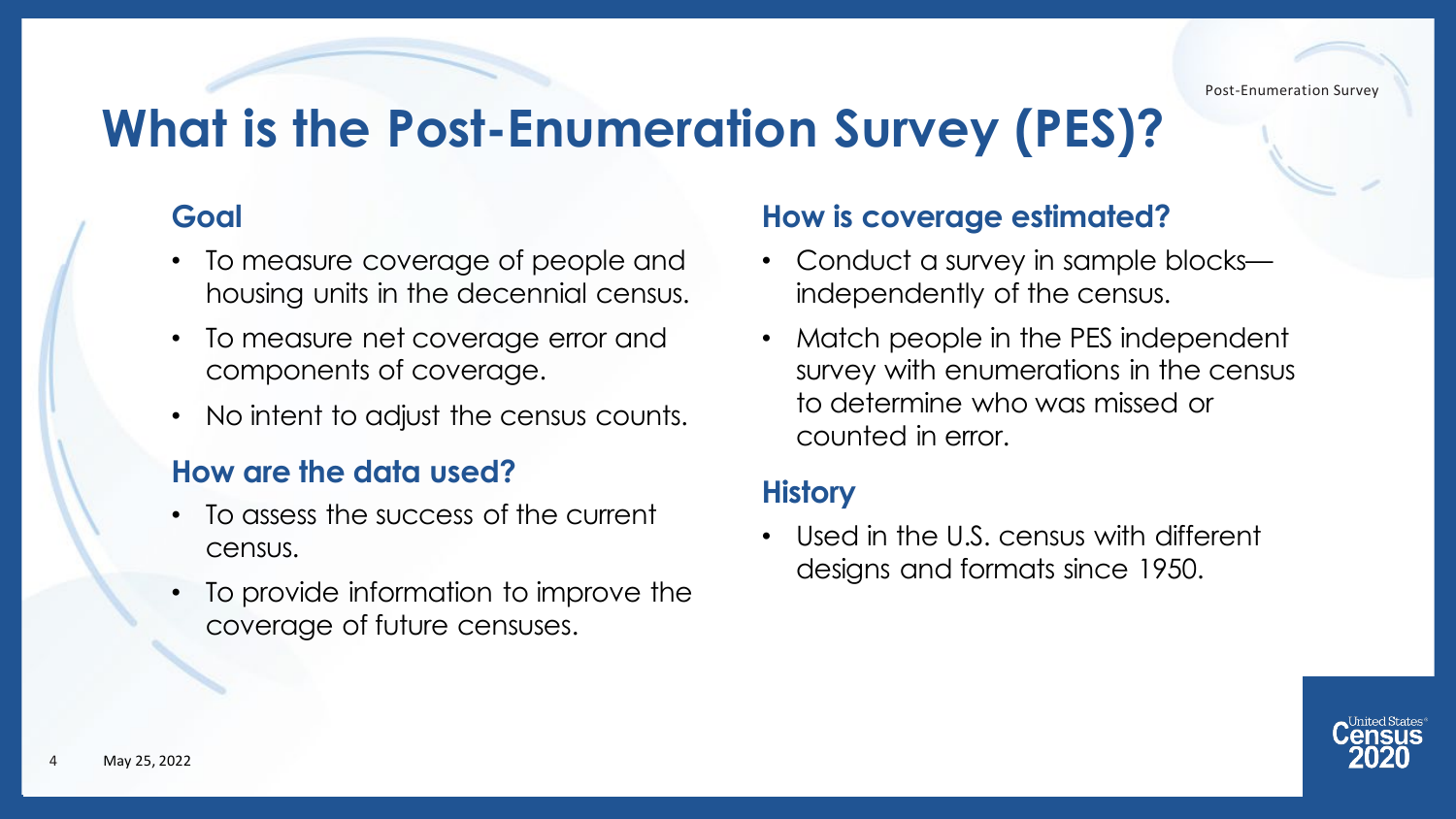## **Universe for Person Estimates**

|                                                                                                | <b>2020 Demographic Analysis</b><br>(middle series) | <b>2020 Post-Enumeration</b><br><b>Survey</b> |
|------------------------------------------------------------------------------------------------|-----------------------------------------------------|-----------------------------------------------|
| Includes household population                                                                  | Yes                                                 | Yes                                           |
| Includes people living in group quarters<br>(such as college dorms, nursing homes,<br>prisons, | Yes                                                 | <b>No</b>                                     |
| Includes people living in Remote Alaska<br>areas                                               | Yes                                                 | <b>No</b>                                     |
| Census count                                                                                   | 331,400,000                                         | 323,200,000                                   |
| Estimated population size                                                                      | 332,600,000                                         | 323,900,000                                   |

Totals rounded to the nearest 100,000.

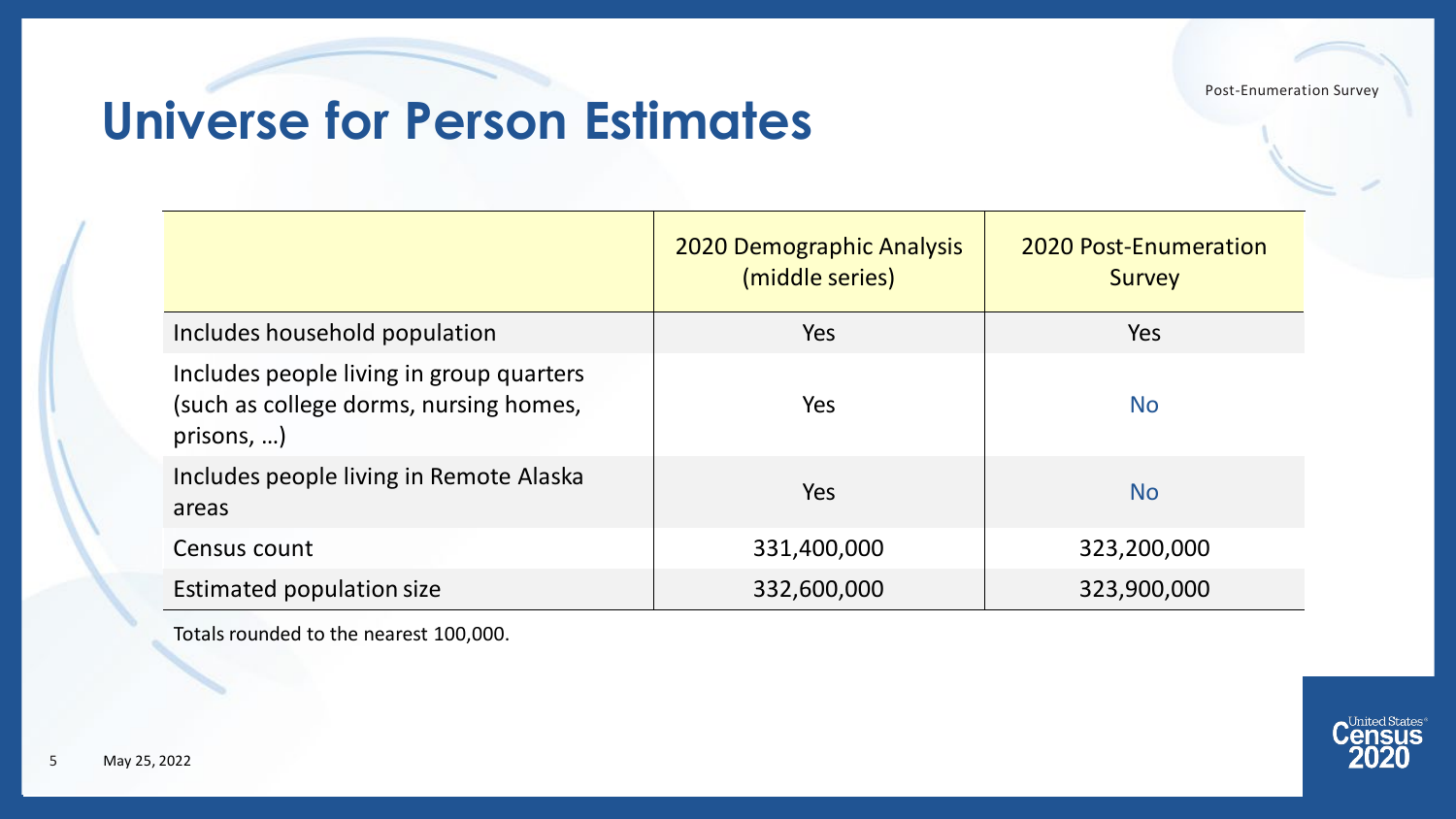#### 2020 Census Coverage Results From the Post-Enumeration Survey

# **Net Coverage Error**



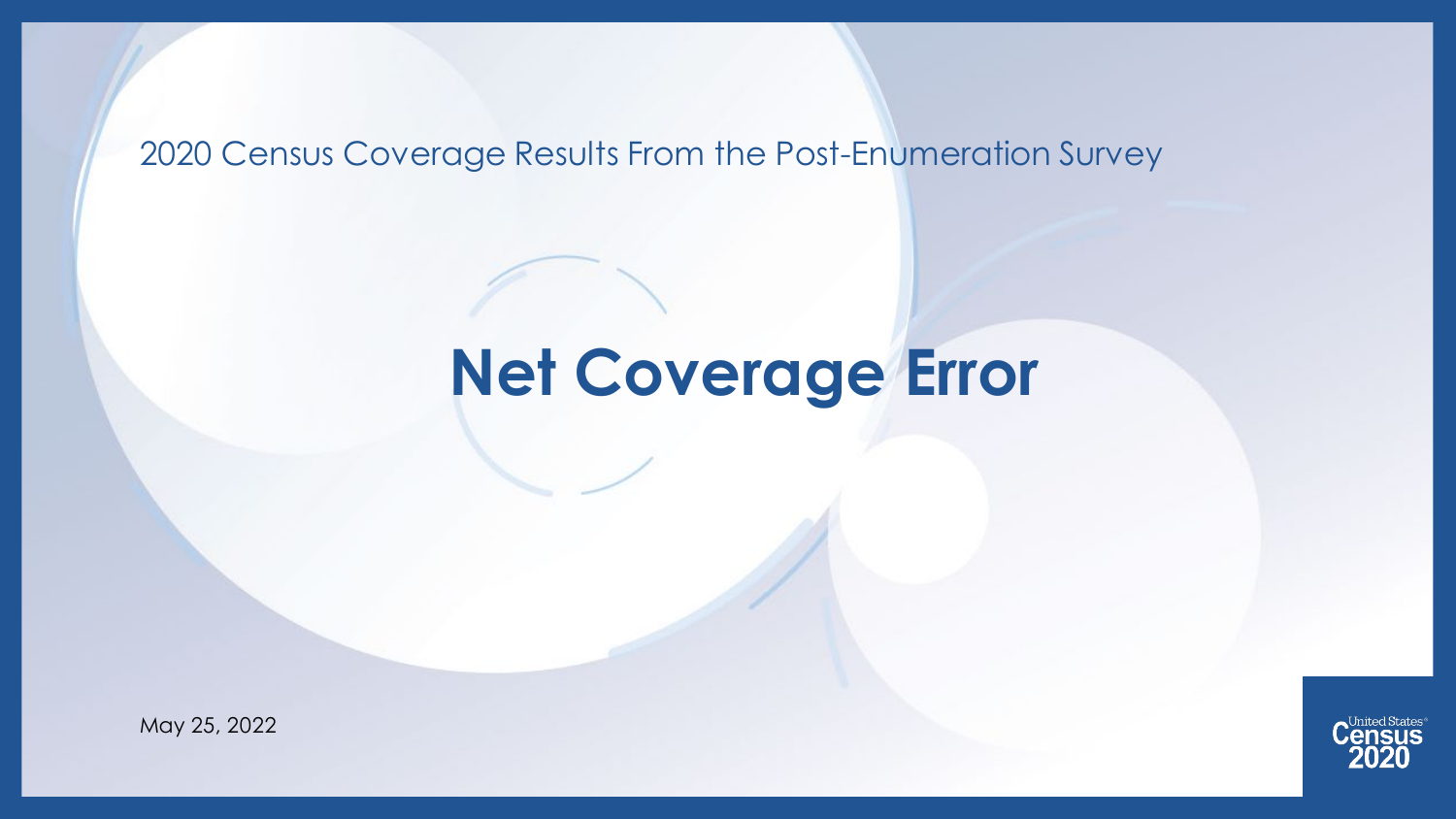#### **Estimated Net Coverage Error Rate**

**Estimated Net Coverage Error =**

#### **(Census Count – PES Estimate ) / PES Estimate \* 100**

• The PES population estimates are treated as the benchmark when calculating the PES net coverage error estimates.

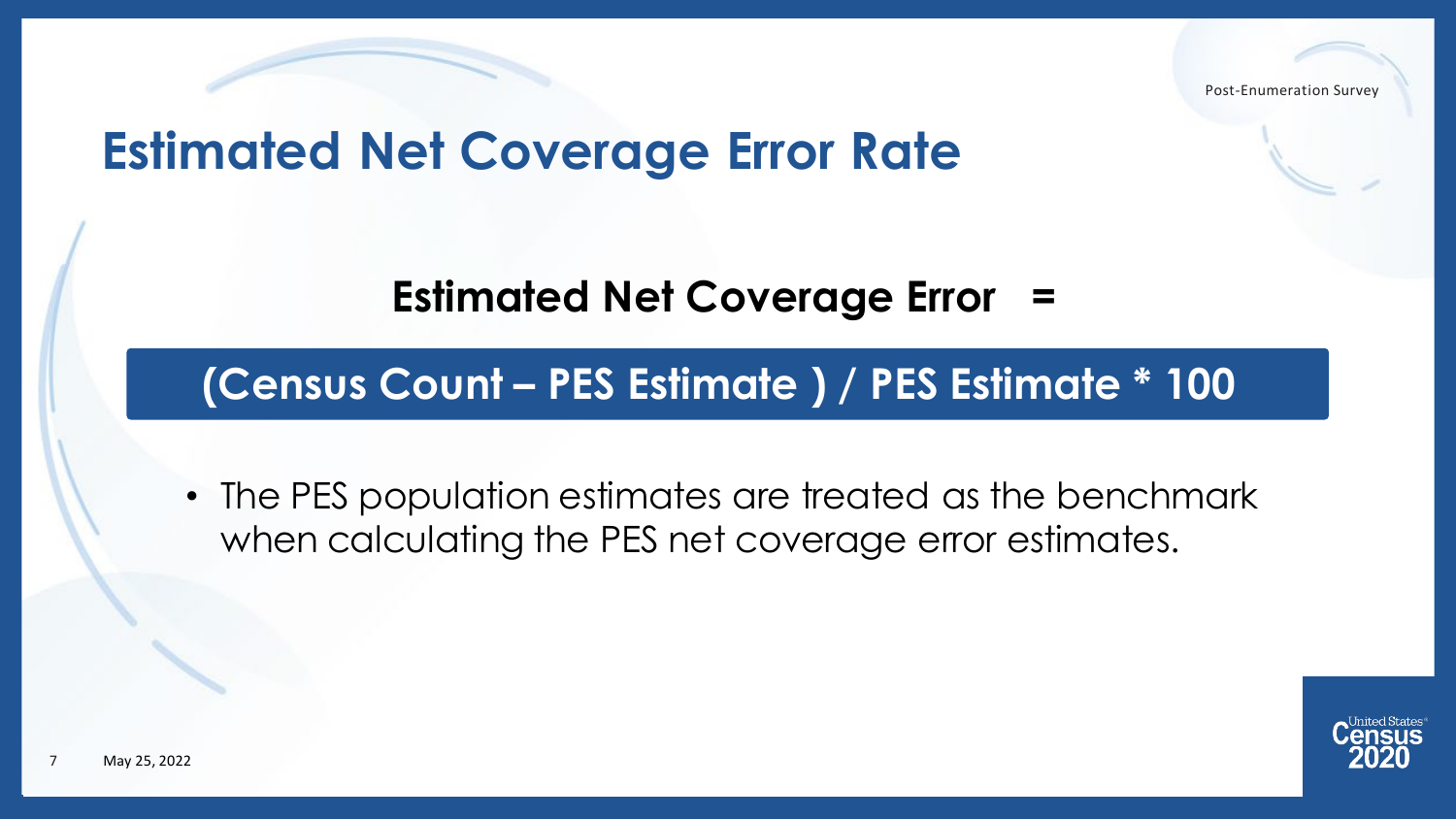## **Coverage of the Census**

| Census count of the<br>population          | 323,200,000 |
|--------------------------------------------|-------------|
| Estimate of the population<br>from the PES | 323,900,000 |
| Net coverage error                         | -782,000    |
| Percent net coverage error                 | $-0.24\%$   |

Note: Numbers do not sum to a total due to rounding.



United States<sup>®</sup> **ISUS**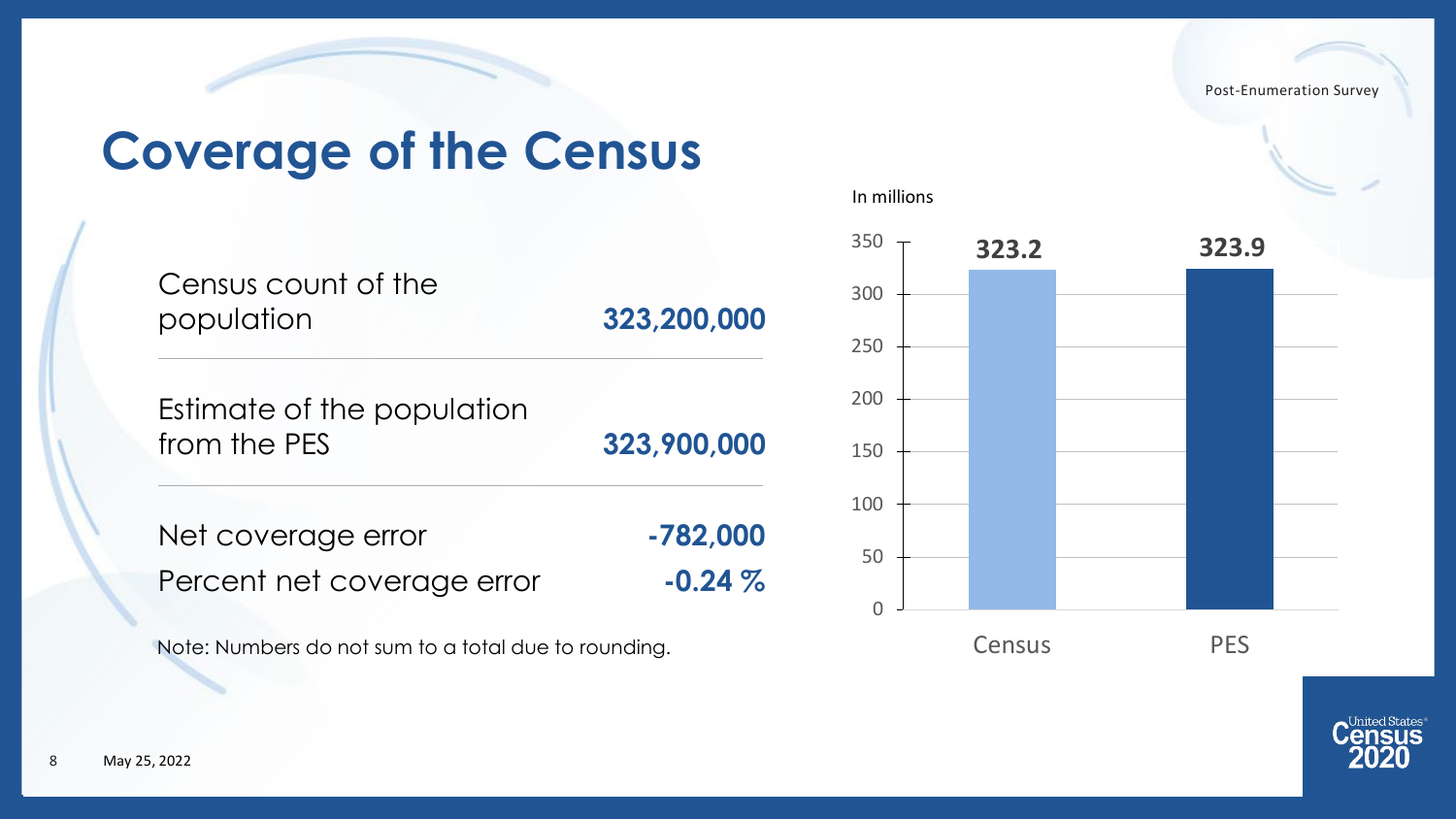

#### **U.S. Total Percent Net Coverage Error: 1990 to 2020**



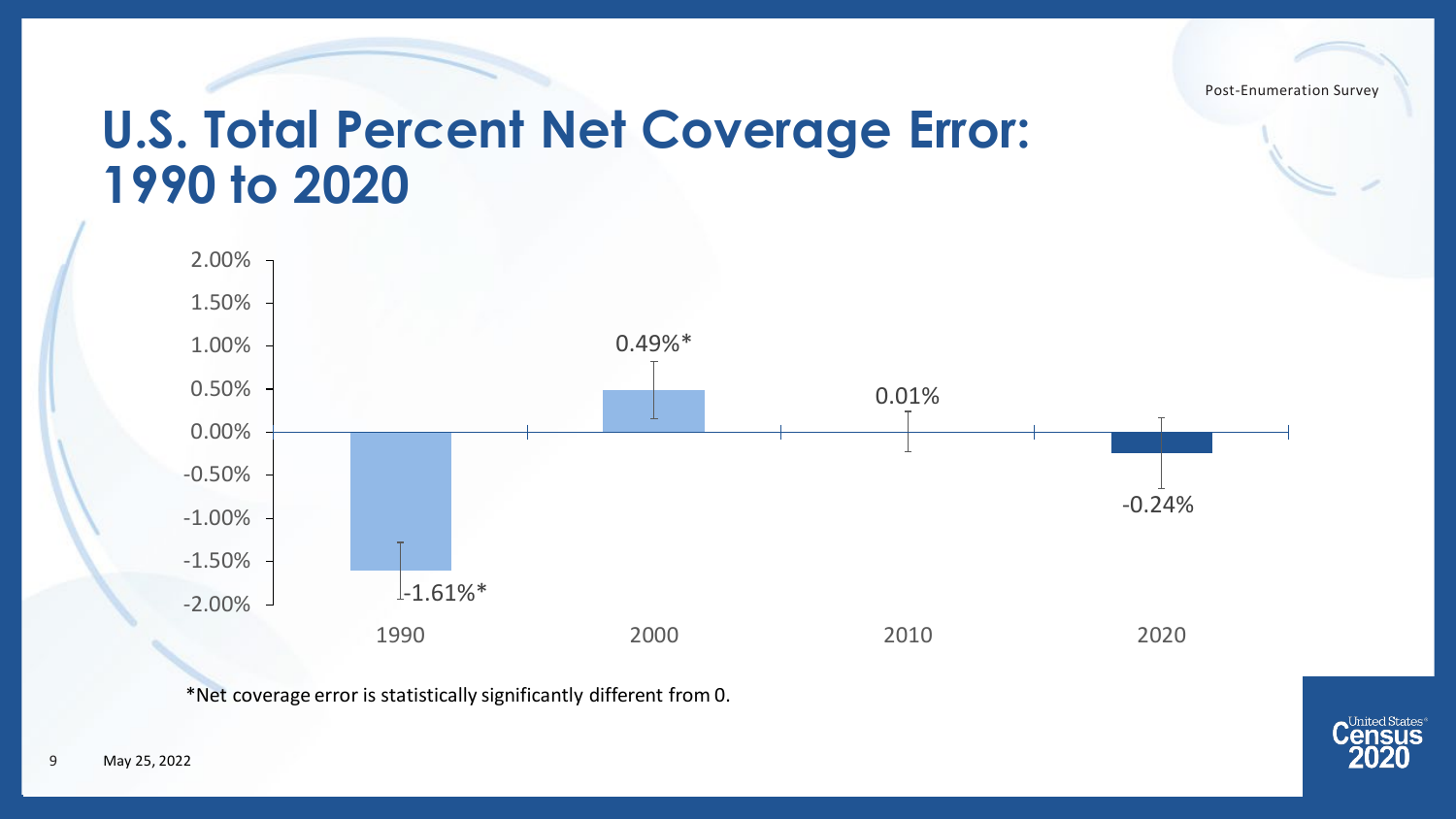## **Percent Net Coverage Error by Race and Hispanic Origin: 2010 and 2020**

| Race or Hispanic Origin                   | 2010              | 2020     |
|-------------------------------------------|-------------------|----------|
| Total                                     | 0.01              | $-0.24$  |
| Race alone or in combination              |                   |          |
| White                                     | $0.54*$           | $0.66*$  |
| Non-Hispanic White alone                  | $0.83*$           | $1.64*$  |
| <b>Black or African American</b>          | $-2.06*$          | $-3.30*$ |
| Asian                                     | 0.00 <sub>1</sub> | $2.62*$  |
| American Indian or Alaska Native          | $-0.15$           | $-0.91*$ |
| On Reservation                            | $-4.88*$          | $-5.64*$ |
| American Indian Areas Off Reservation     | 3.86              | 3.06     |
| <b>Balance of the United States</b>       | 0.05              | $-0.86*$ |
| Native Hawaiian or Other Pacific Islander | $-1.02$           | 1.28     |
| Some Other Race                           | $-1.63*$          | $-4.34*$ |
| Hispanic or Latino                        | $-1.54*$          | $-4.99*$ |

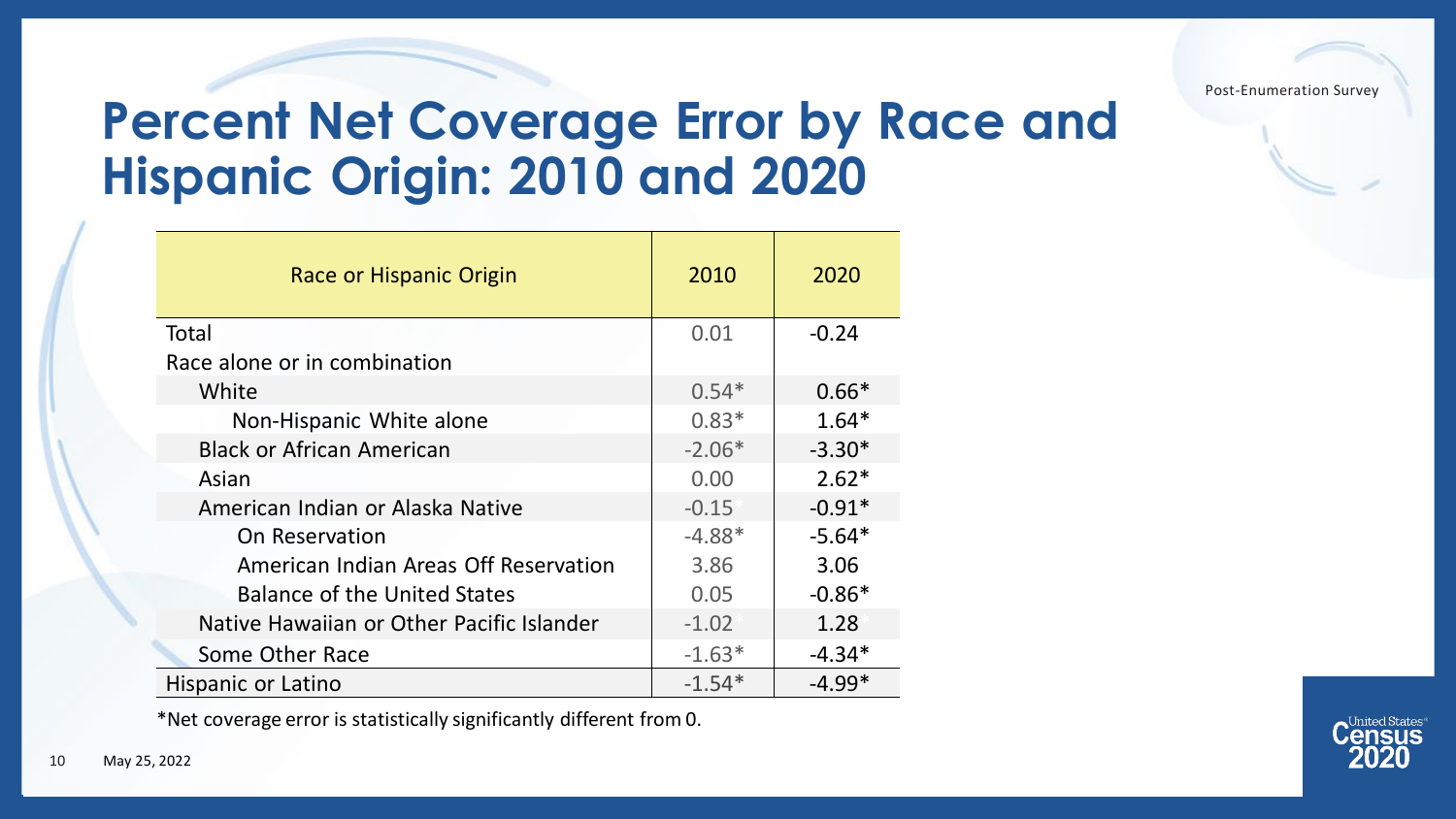#### **Percent Net Coverage Error by Race and Hispanic Origin: 2010 and 2020**

| Race or Hispanic Origin                   | 2010     | 2020     | Is there a significant difference<br>between 2020 and 2010? |
|-------------------------------------------|----------|----------|-------------------------------------------------------------|
| Total                                     | 0.01     | $-0.24$  |                                                             |
| Race alone or in combination              |          |          |                                                             |
| White                                     | $0.54*$  | $0.66*$  | No                                                          |
| <b>Non-Hispanic White alone</b>           | $0.83*$  | $1.64*$  | <b>Yes</b>                                                  |
| <b>Black or African American</b>          | $-2.06*$ | $-3.30*$ | <b>No</b>                                                   |
| <b>Asian</b>                              | 0.00     | $2.62*$  | <b>Yes</b>                                                  |
| American Indian or Alaska Native          | $-0.15$  | $-0.91*$ | <b>No</b>                                                   |
| On Reservation                            | $-4.88*$ | $-5.64*$ | <b>No</b>                                                   |
| American Indian Areas Off Reservation     | 3.86     | 3.06     | <b>No</b>                                                   |
| <b>Balance of the United States</b>       | 0.05     | $-0.86*$ | <b>No</b>                                                   |
| Native Hawaiian or Other Pacific Islander | $-1.02$  | 1.28     | <b>No</b>                                                   |
| <b>Some Other Race</b>                    | $-1.63*$ | $-4.34*$ | <b>Yes</b>                                                  |
| <b>Hispanic or Latino</b>                 | $-1.54*$ | $-4.99*$ | <b>Yes</b>                                                  |

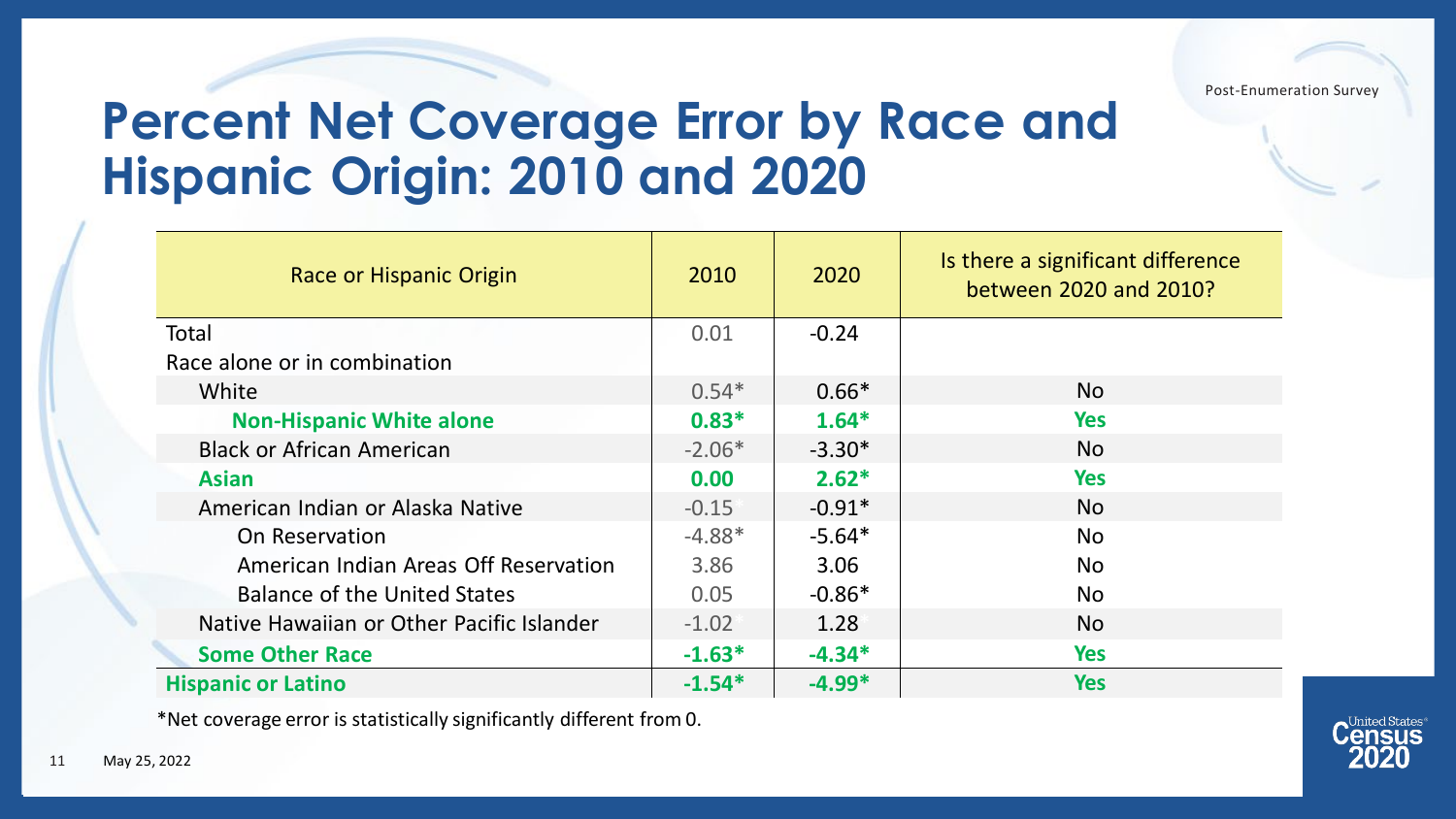#### **Percent Net Coverage Error by Age for Children: 1990 to 2020**

| Age     | 1990     | 2000    | 2010     | 2020     |
|---------|----------|---------|----------|----------|
| $0 - 4$ |          |         | $-0.72*$ | $-2.79*$ |
| $5-9$   | $-3.18*$ | 0.46    | 0.33     | $-0.10$  |
| $10-17$ |          | $1.32*$ | $0.97*$  | $-0.21$  |

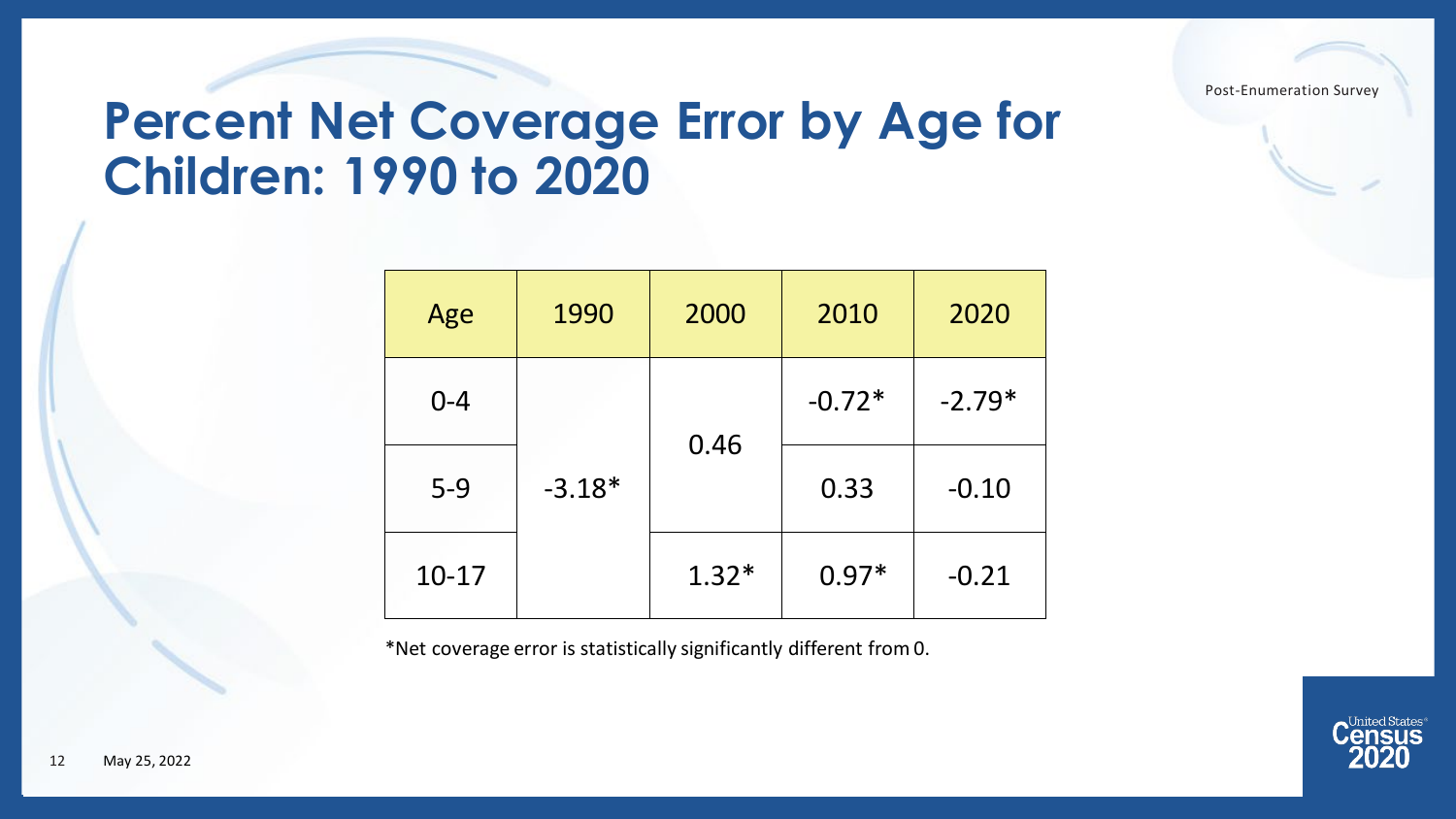## **Percent Net Coverage Error by Age and Sex for Adults: 1990 to 2020**

| Age and sex                              | 1990               | 2000               | 2010               | 2020               |
|------------------------------------------|--------------------|--------------------|--------------------|--------------------|
| 18-to-29 males                           | $-3.30*$           | $-1.12*$           | $-1.21*$           | $-2.25*$           |
| 18-to-29 females                         | $-2.83*$           | $1.39*$            | 0.28               | $-0.98*$           |
|                                          |                    |                    |                    |                    |
| 30-to-49 males                           | $-1.89*$           | $-2.01*$           | $-3.57*$           | $-3.05*$           |
| 30-to-49 females                         | $-0.88*$           | $0.60*$            | $0.42*$            | 0.10               |
|                                          |                    |                    |                    |                    |
| 50-and-over males<br>50-and-over females | $0.59*$<br>$1.24*$ | $0.80*$<br>$2.53*$ | $0.32*$<br>$2.35*$ | $0.55*$<br>$2.63*$ |

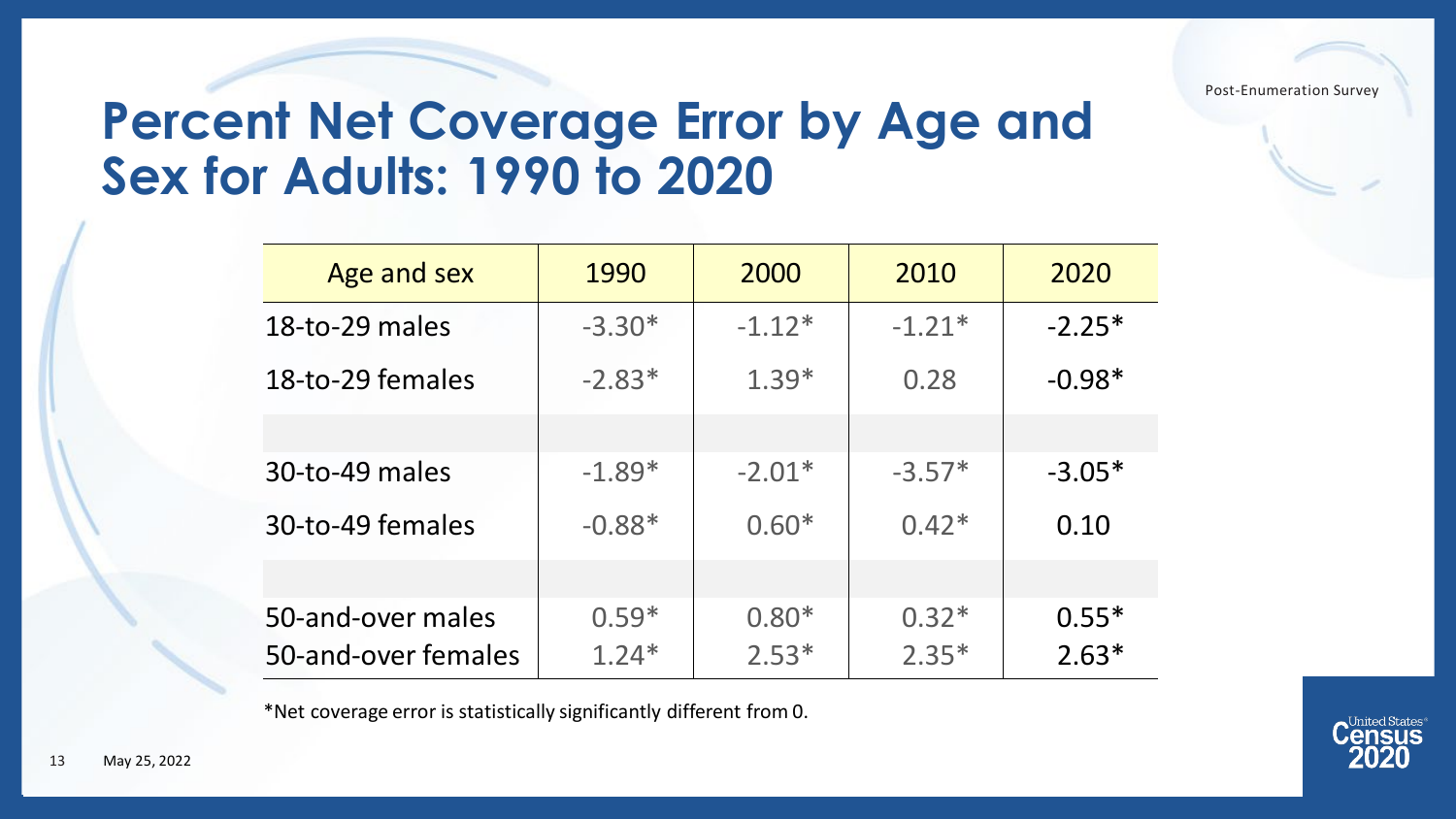## **Percent Net Coverage Error by Age and Sex: Post-Enumeration Survey (PES) and Demographic Analysis (DA)**

| Age and sex      | <b>2020 PES</b> | DA low | DA middle | DA high |
|------------------|-----------------|--------|-----------|---------|
| $0$ to $4$       | $-2.8*$         | $-5.3$ | $-5.4$    | $-5.5$  |
| $5$ to 9         | $-0.1$          | $-1.2$ | $-1.4$    | $-1.6$  |
| 10 to 17         | $-0.2$          | $-0.2$ | $-0.6$    | $-0.8$  |
|                  |                 |        |           |         |
| 18-to-29 males   | $-2.3*$         | 0.7    | 0.1       | $-0.3$  |
| 18-to-29 females | $-1.0*$         | 1.8    | 1.3       | 0.9     |
|                  |                 |        |           |         |
| 30-to-49 males   | $-3.1*$         | $-2.8$ | $-3.2$    | $-3.9$  |
| 30-to-49 females | 0.1             | 0.3    | $-0.2$    | $-0.8$  |
|                  |                 |        |           |         |
| 50+ males        | $0.6*$          | 1.1    | 0.2       | $-1.4$  |
| 50+ females      | $2.6*$          | 3.1    | 2.2       | 0.5     |

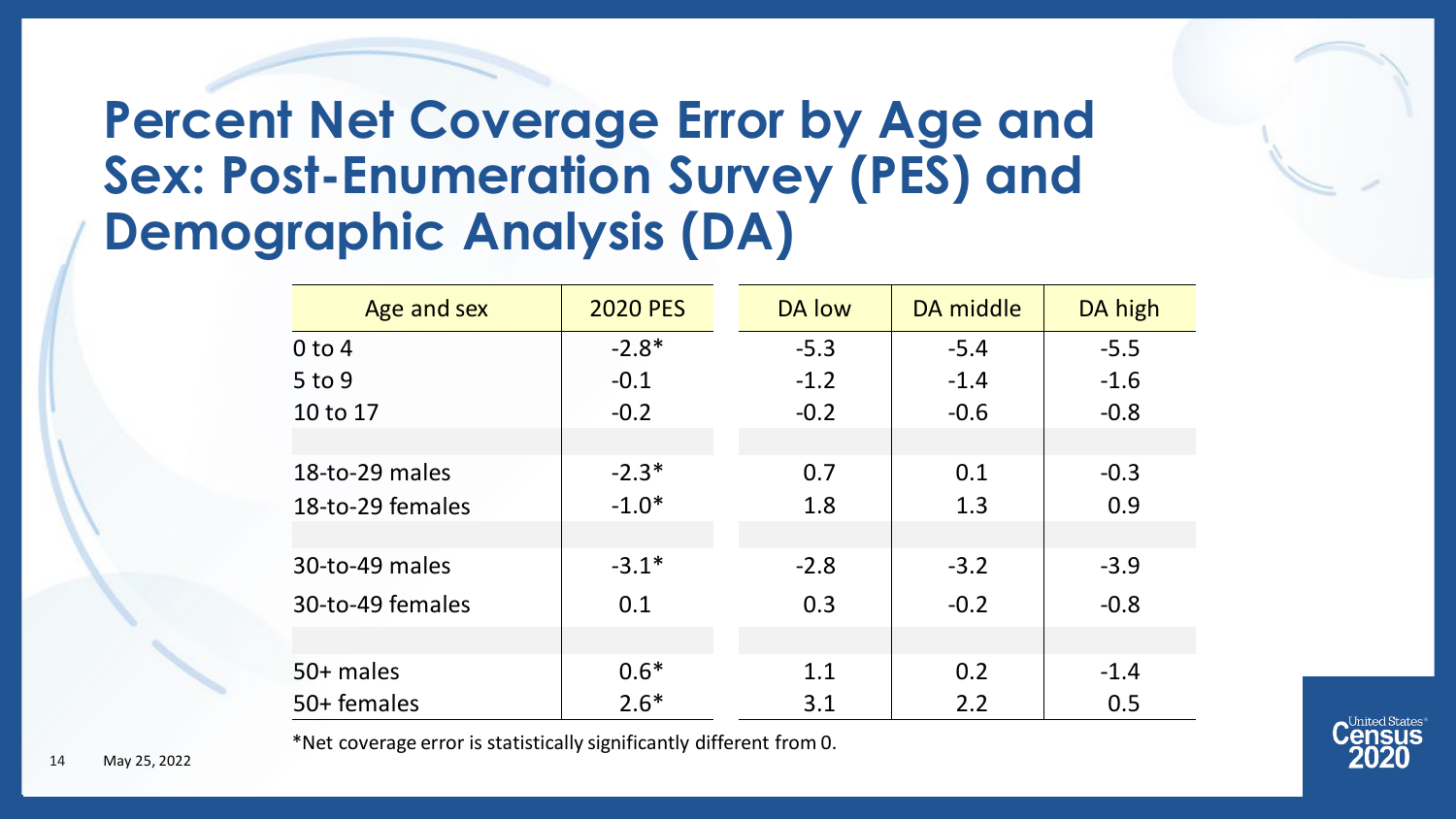

#### **Percent Net Coverage Error for People by Tenure: 1990 to 2020**



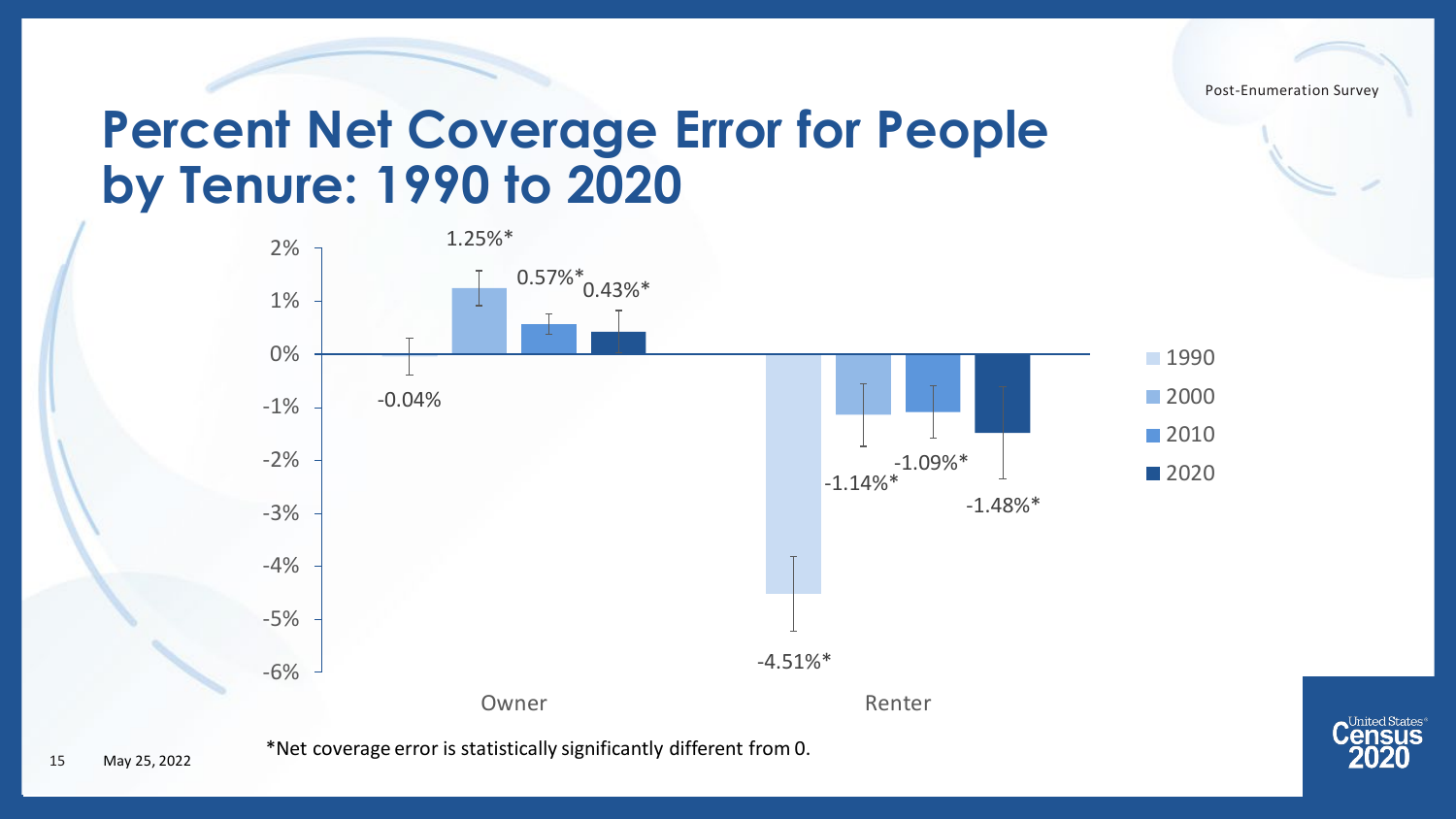## **Summary of Net Coverage Error**

- **At the national level, net coverage error was not statistically significant from 0.**
	- The magnitude of the percent net coverage error for 2020 was estimated to be -0.24%.
	- At the national level, we estimated a net coverage error of -782,000 people in the census.
- **Many demographic groups that were undercounted (or overcounted) in the 2010 Census were also undercounted (or overcounted) in the 2020 Census.**
- **The 2020 Census continued to undercount some race and ethnic groups while overcounting others.**
- **The 2020 Census also undercounted children, especially young children.**
- **The census continued to undercount renters.**

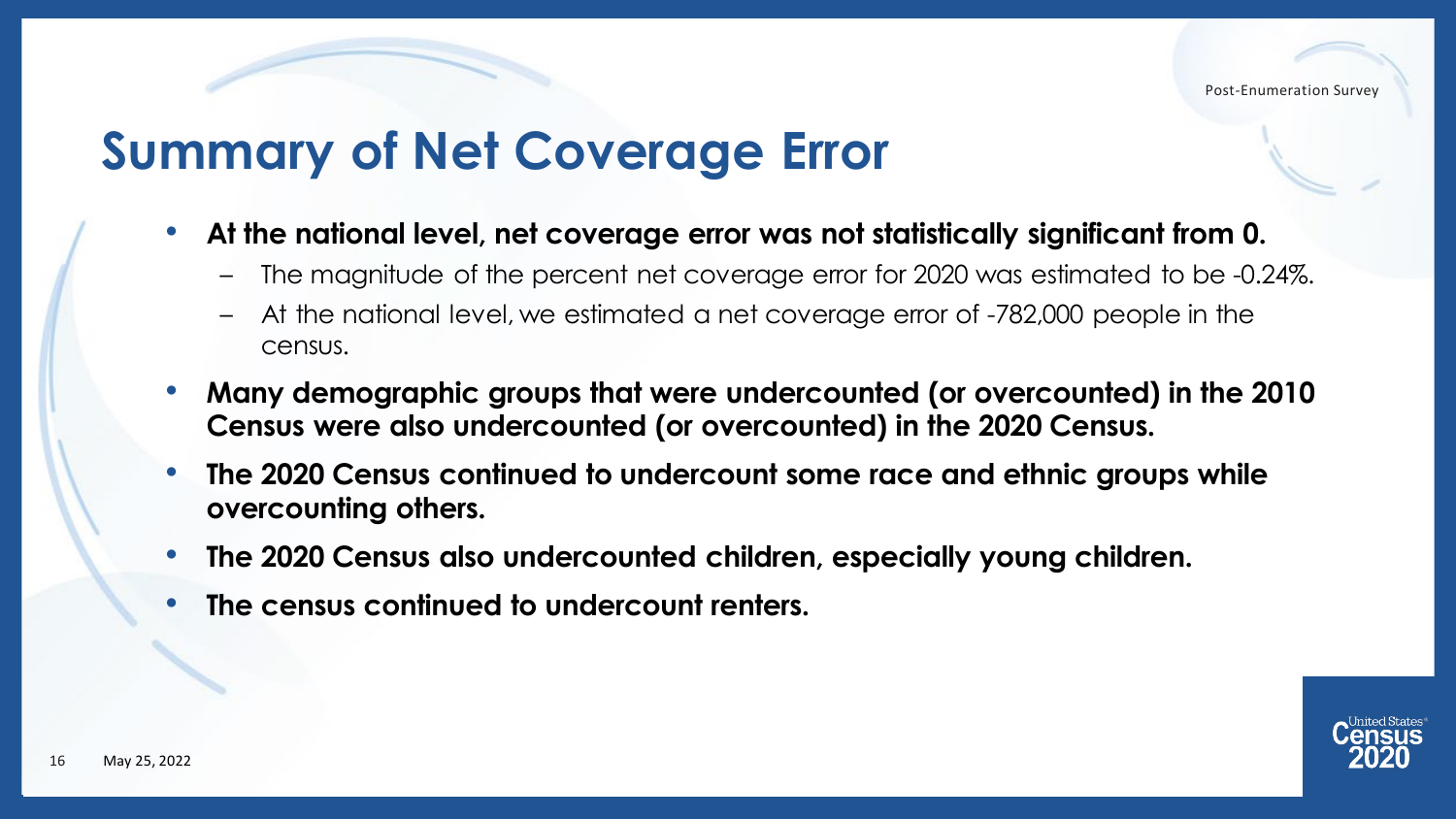#### 2020 Census Coverage Results From the Post-Enumeration Survey

# **Components of Coverage**



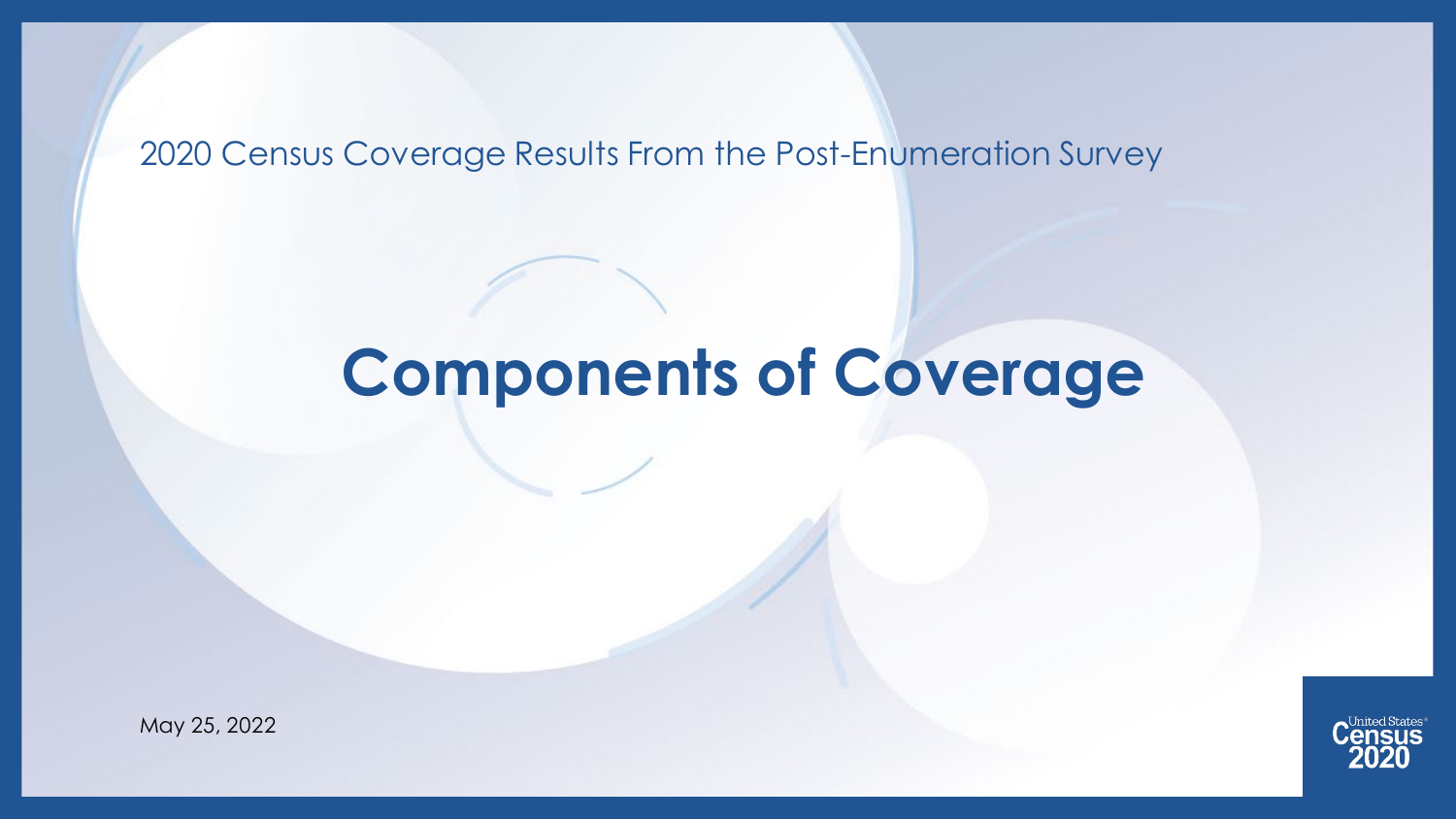## **Components of the Census Coverage in 2020 Level** (In millions)



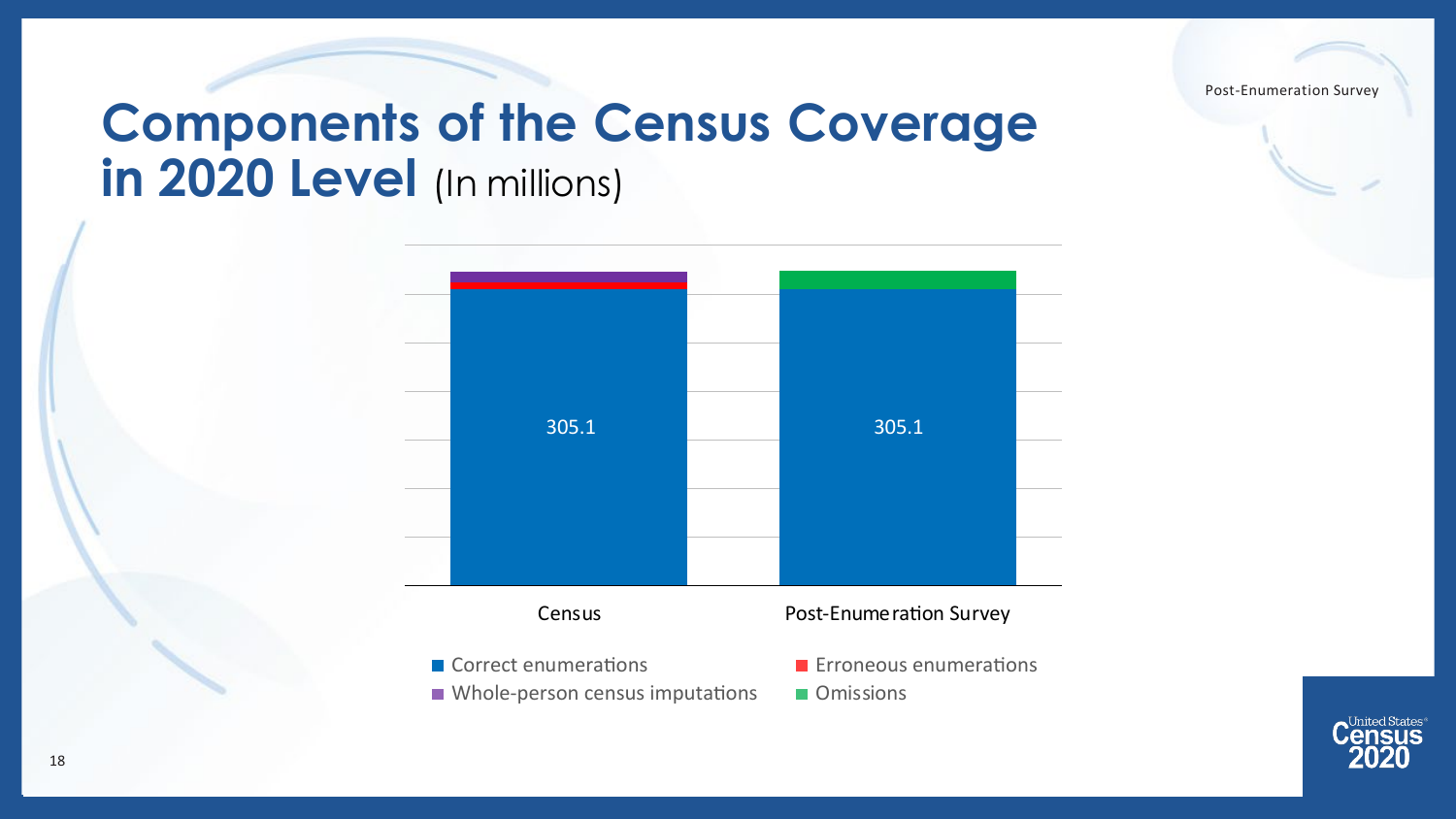

## **Components of the Census Coverage in 2020 Level** (In millions)



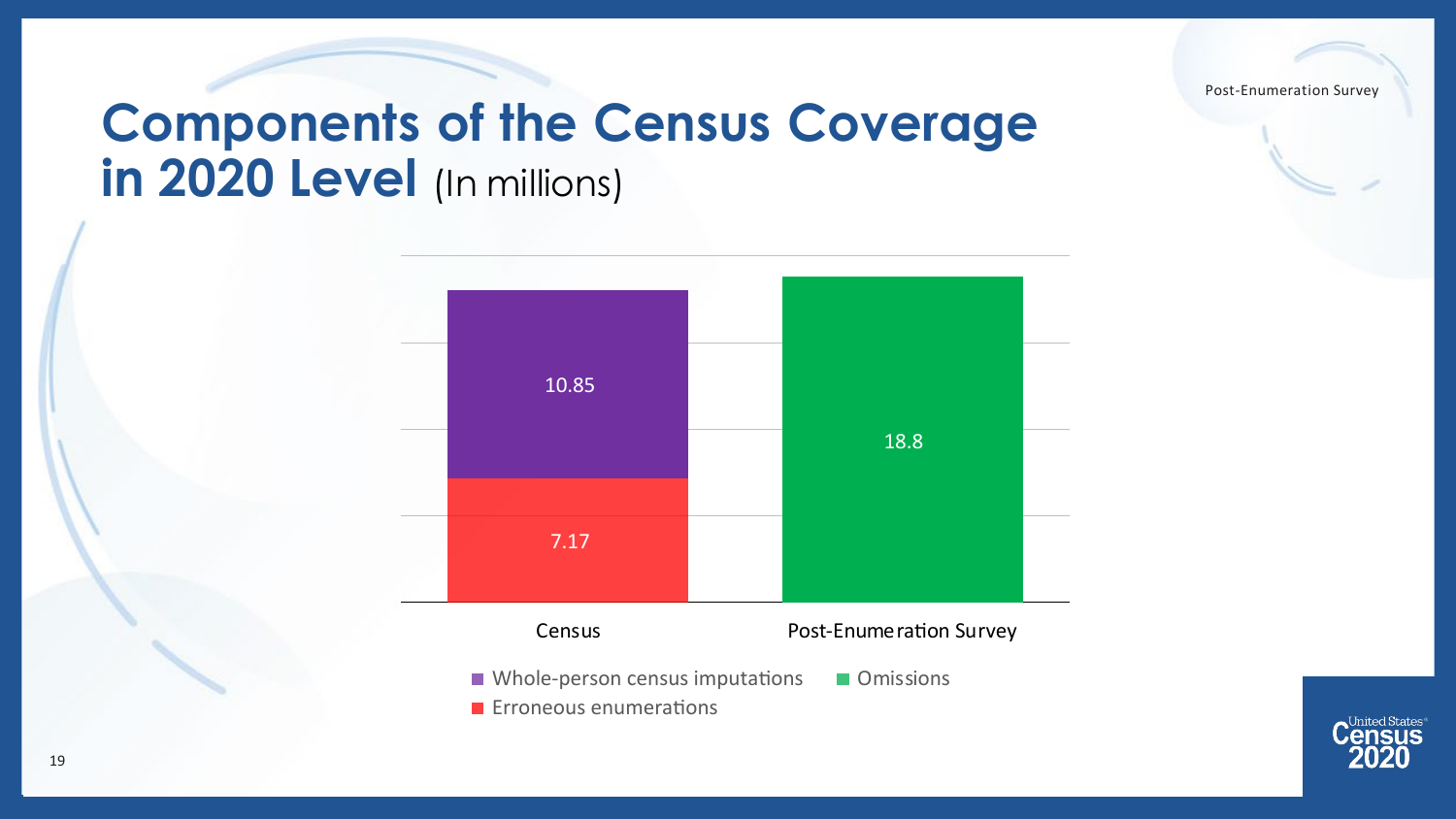## **Components of Census Coverage: 2010 and 2020** (In thousands)

|                              |                 | 2010                     |         |                          | 2020            |                          |         |                          |
|------------------------------|-----------------|--------------------------|---------|--------------------------|-----------------|--------------------------|---------|--------------------------|
| Component of census coverage | <b>Estimate</b> | <b>Standard</b><br>error | Percent | <b>Standard</b><br>error | <b>Estimate</b> | <b>Standard</b><br>error | Percent | <b>Standard</b><br>error |
| Census count                 | 300,700         | $\sf X$                  | 100.0   | $\sf X$                  | 323,200         | X                        | 100.0   | X                        |
| Correct enumerations         | 284,700         | 199                      | 94.7    | 0.07                     | 305,100         | 145                      | 94.4    | 0.04                     |
| Erroneous enumerations       | 10,040          | 199                      | 3.3     | 0.07                     | 7,167           | 145                      | 2.2     | 0.04                     |
| Due to duplication           | 8,251           | 194                      | 2.8     | 0.06                     | 5,170           | 129                      | 1.6     | 0.04                     |
| For other reasons            | 1,520           | 45                       | 0.5     | 0.01                     | 1,997           | 88                       | 0.6     | 0.03                     |
| Whole-person imputations     | 5,993           | $\sf X$                  | 2.0     | X                        | 10,850          | X                        | 3.4     | X                        |

X Not applicable.

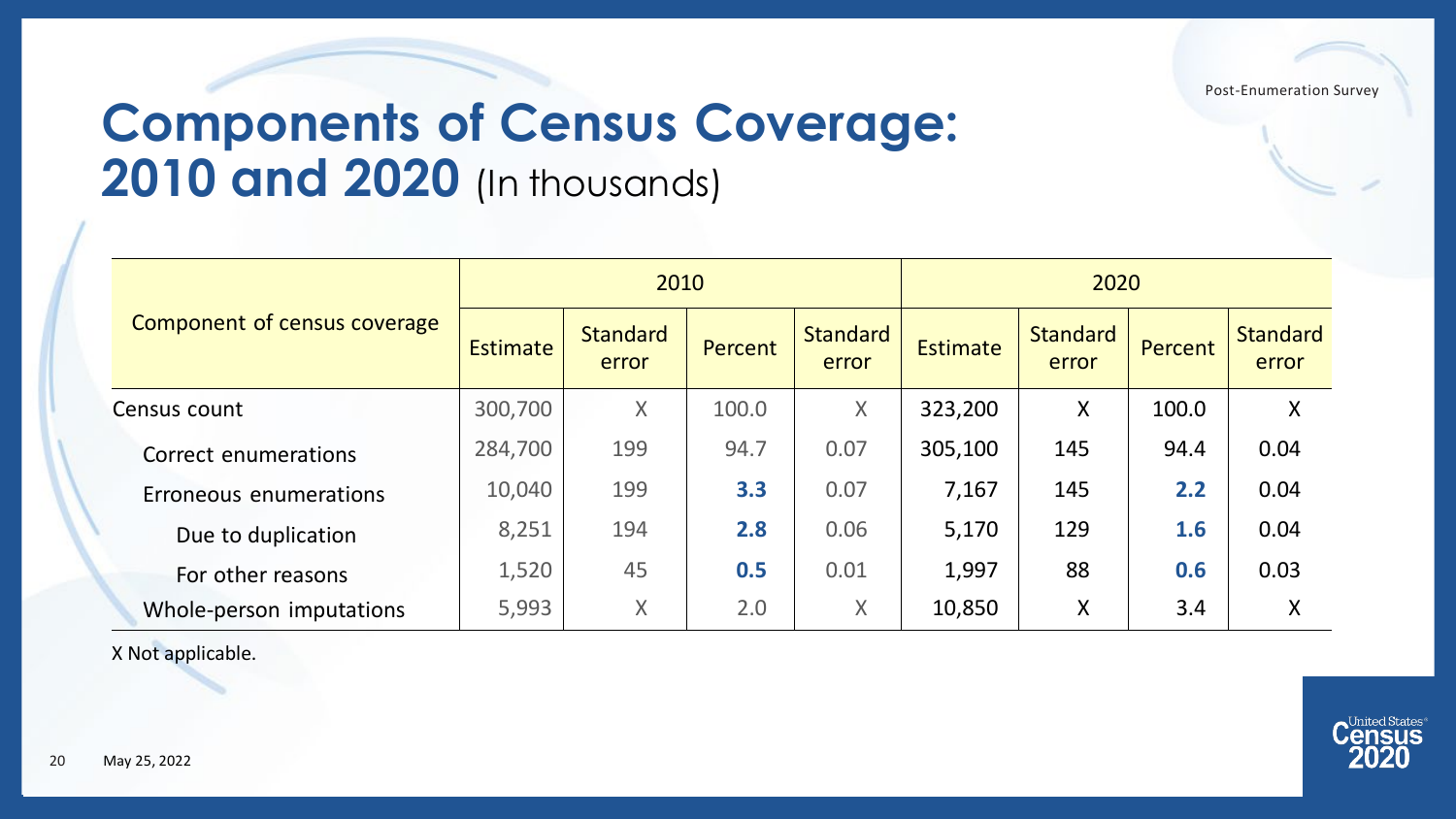#### **Whole-Person Census Imputations** (In millions)

|                                 |       | 2000    | 2010  |         | 2020  |         |
|---------------------------------|-------|---------|-------|---------|-------|---------|
| Whole-person census imputations | Count | Percent | Count | Percent | Count | Percent |
| Total                           | 5.77  | 2.1     | 5.99  | 2.0     | 10.85 | 3.4     |
| Population count already known  | 4.60  | 1.7     | 4.83  | 1.6     | 8.99  | 2.8     |
| Population count missing        | 1.17  | 0.4     | 1.16  | 0.4     | 1.86  | 0.6     |

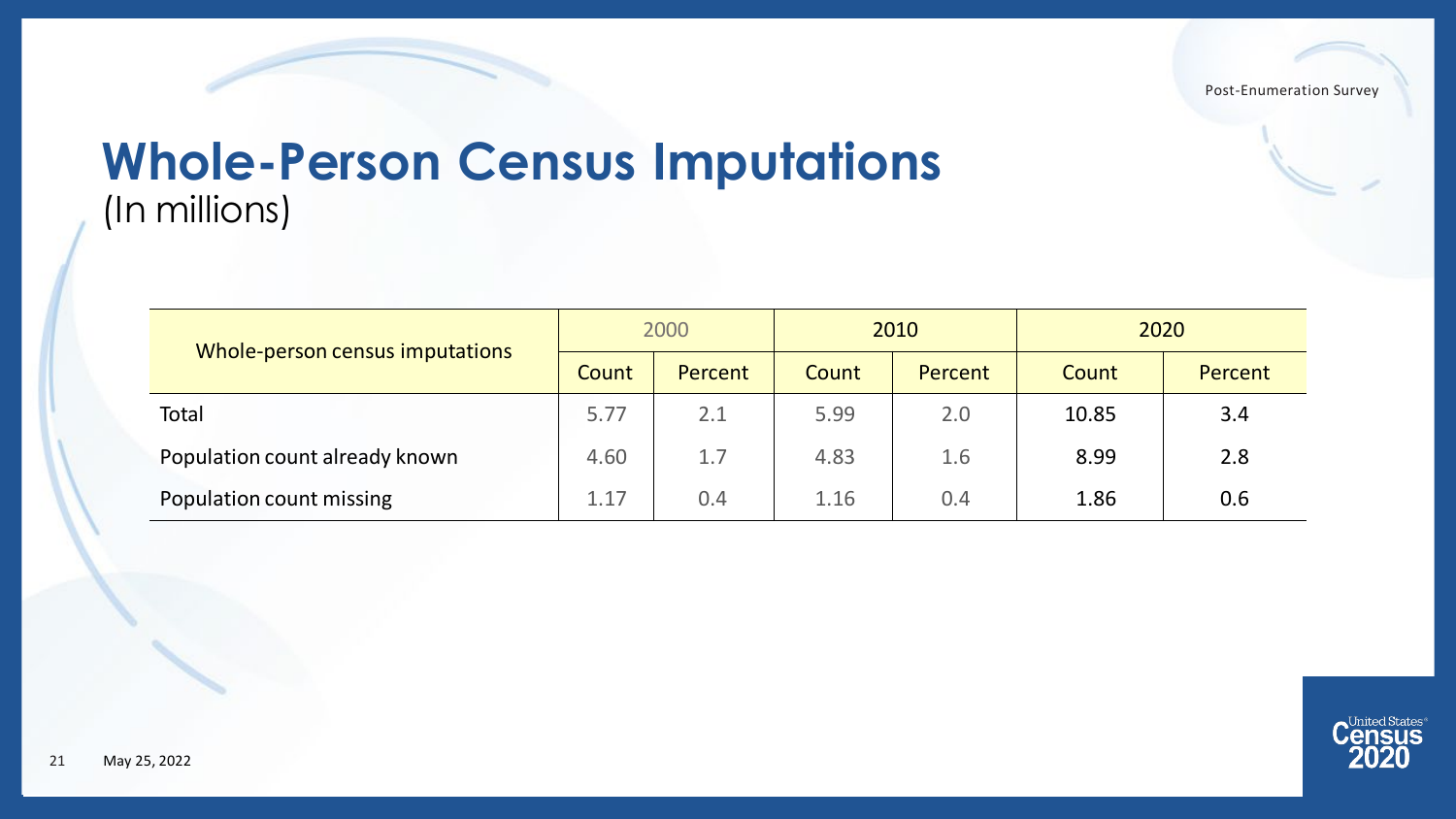ISUS

### **Percent Components of Census Coverage: Race (Alone or in Combination) and Hispanic Origin**



22 May 25, 2022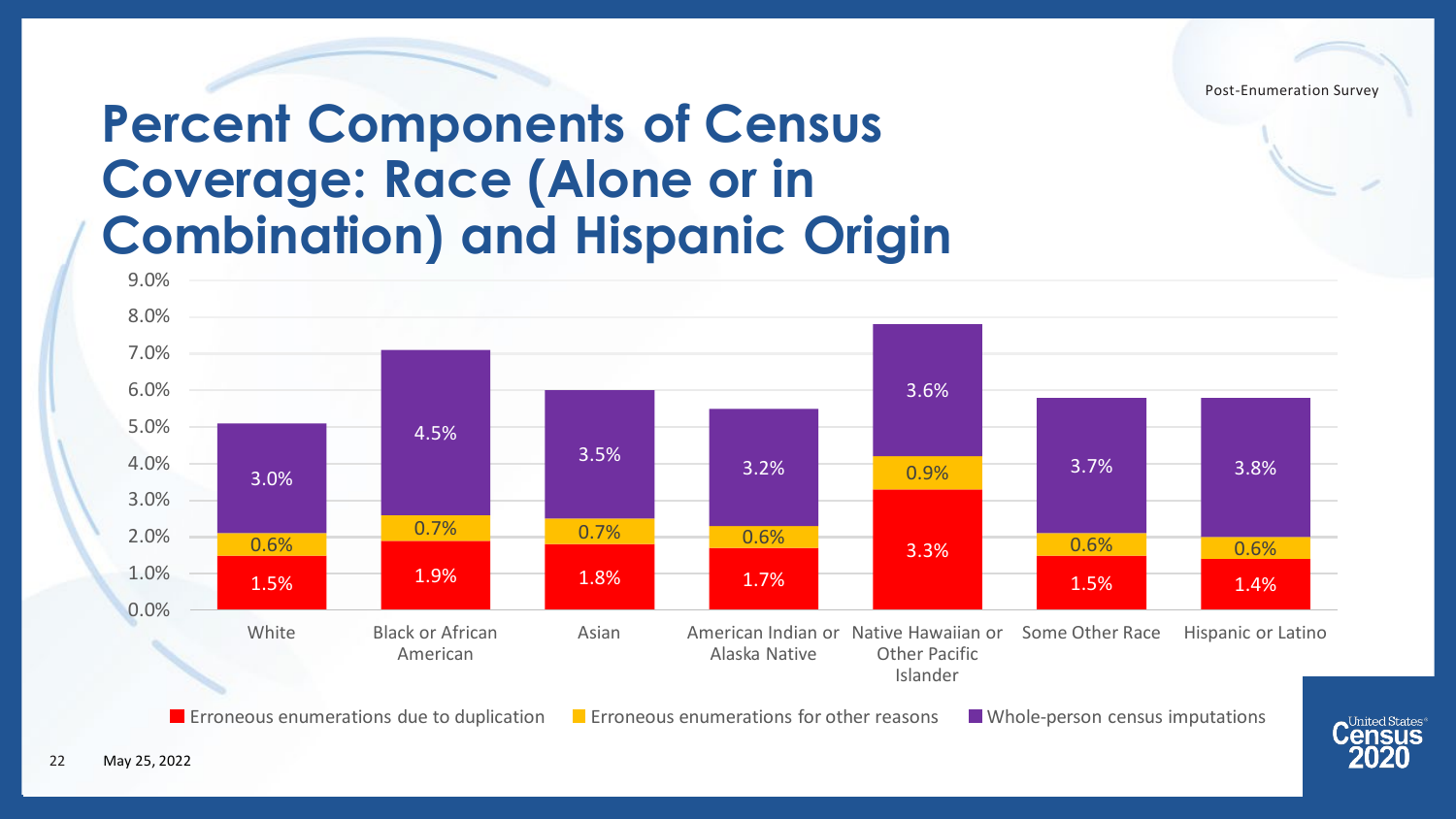#### **Percent Components of Census Coverage: Age Group**



**Exercices E** Erroneous enumerations due to duplication **E** Erroneous enumerations for other reasons E Whole-person census imputations

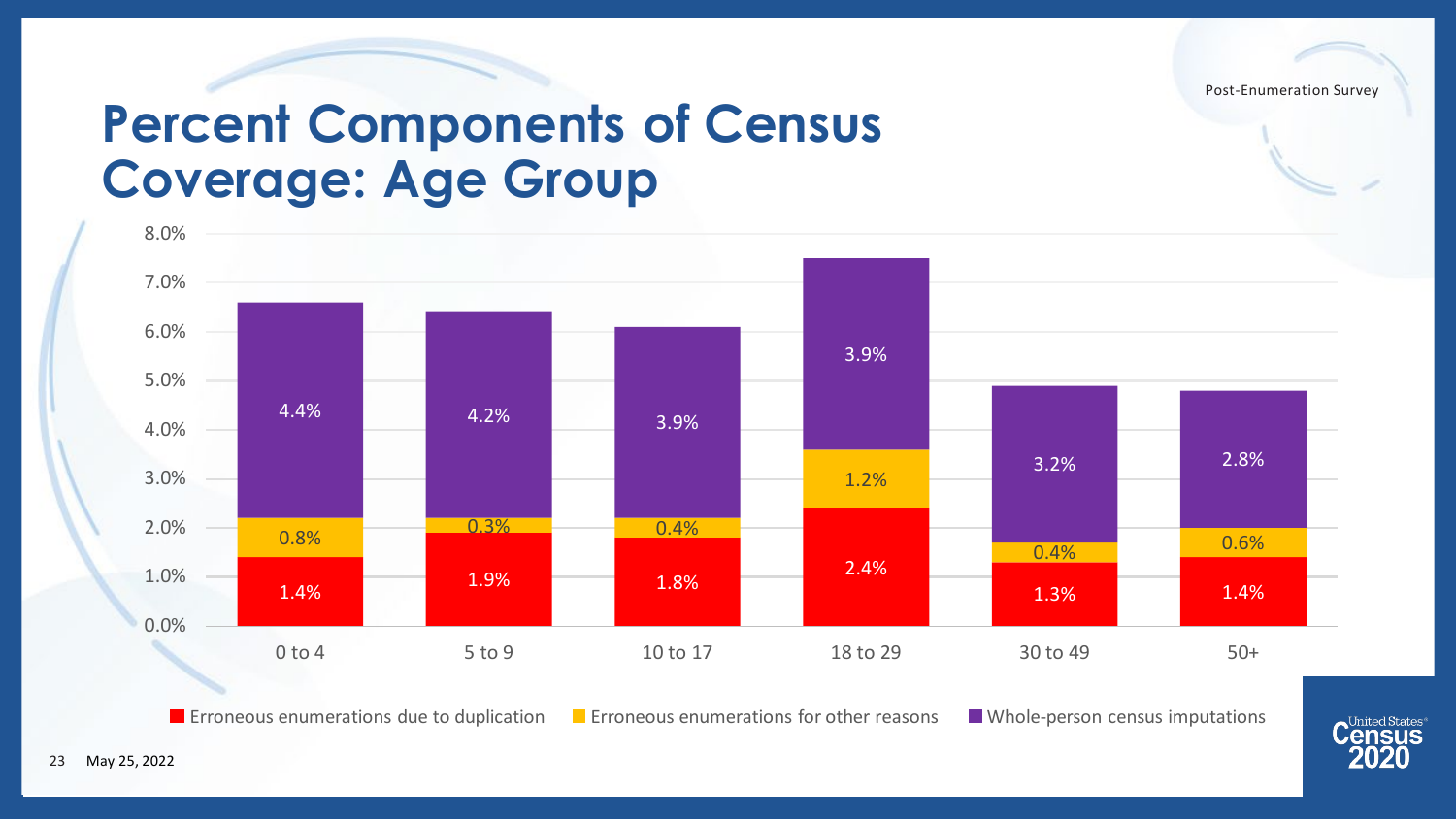#### **Percent Components of Census Coverage: Tenure**



**E** Erroneous enumerations due to duplication **E** Erroneous enumerations for other reasons IV Whole-person census imputations

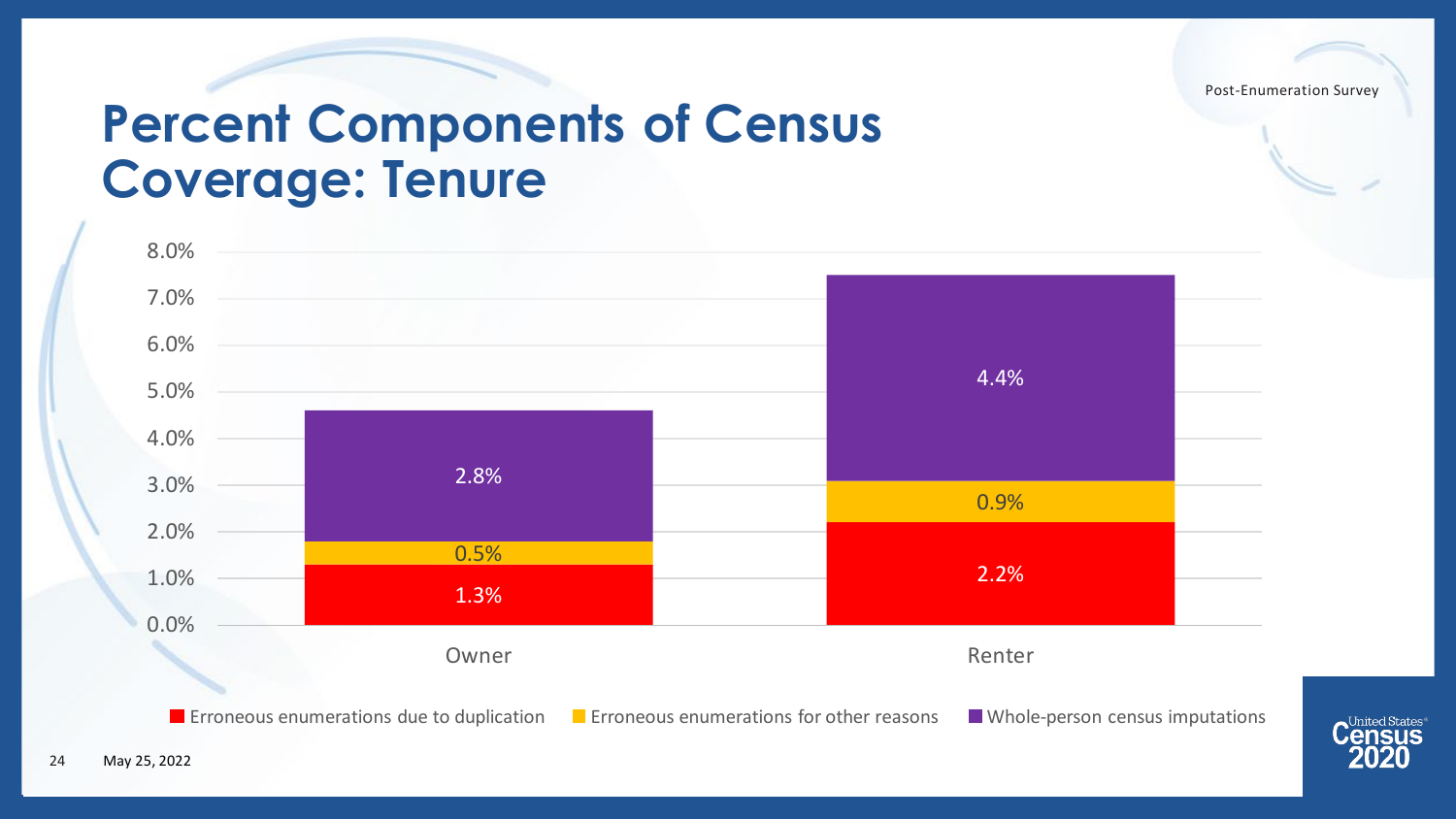#### **Percent Components of Census Coverage: Relationship to Householder**

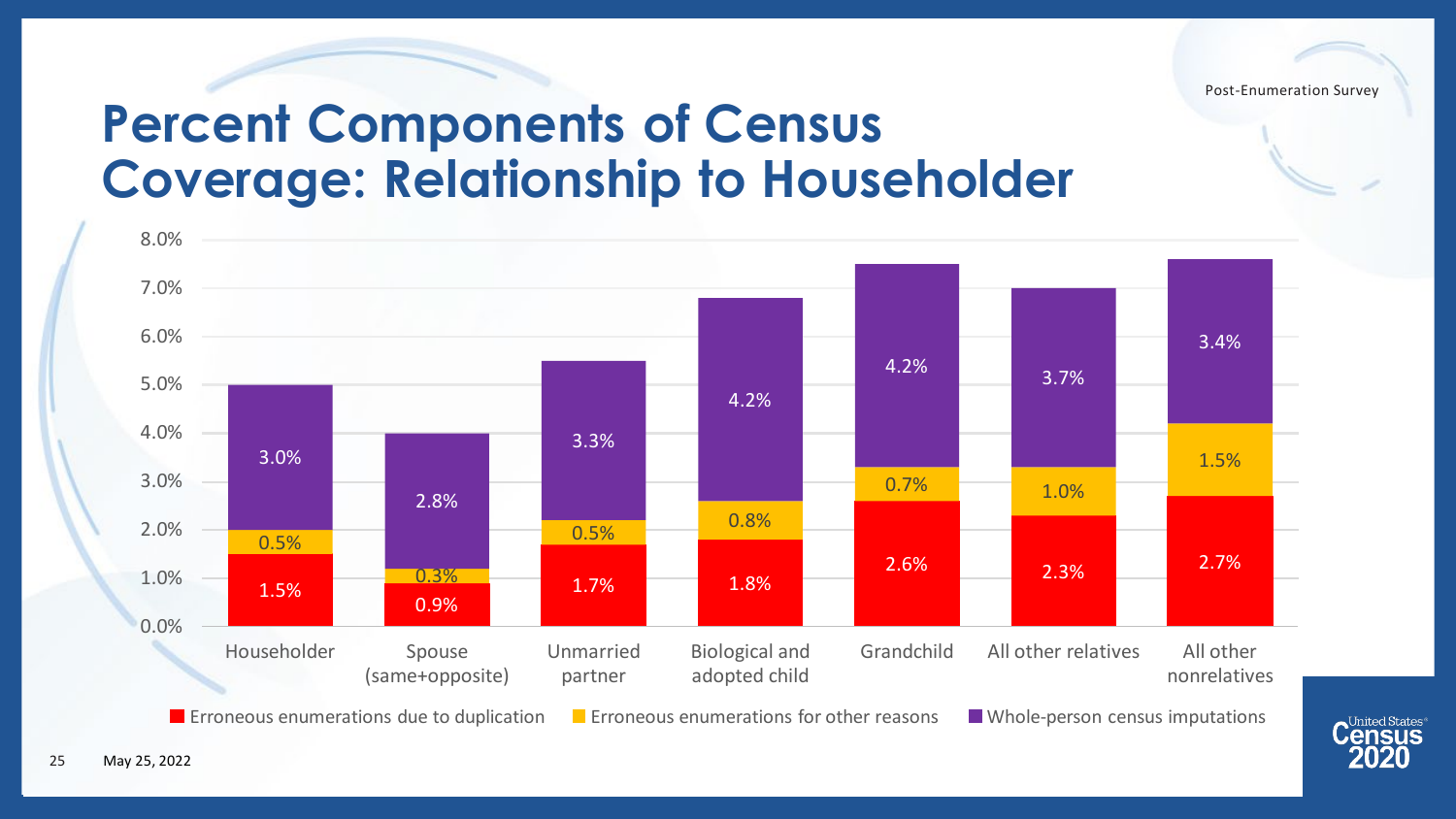#### **National Components of the Post-Enumeration Survey (PES) Estimate** (In millions)

|                                     |                 |                          | 2010    |                          |          |                          | 2020    |                          |  |
|-------------------------------------|-----------------|--------------------------|---------|--------------------------|----------|--------------------------|---------|--------------------------|--|
| Component of<br><b>PES Estimate</b> | <b>Estimate</b> | <b>Standard</b><br>error | Percent | <b>Standard</b><br>error | Estimate | <b>Standard</b><br>error | Percent | <b>Standard</b><br>error |  |
| Estimate of Pop.<br>From PES        | 300.7           | 0.43                     | 100.0   | $\sf X$                  | 323.9    | 0.82                     | 100.0   | X                        |  |
| Correct<br>Enumerations             | 284.7           | 0.20                     | 94.7    | 0.1                      | 305.1    | 0.15                     | 94.2    | 0.24                     |  |
| <b>Omissions</b>                    | 16.0            | 0.44                     | 5.3     | 0.1                      | 18.8     | 0.82                     | 5.8     | 0.24                     |  |

X Not applicable.

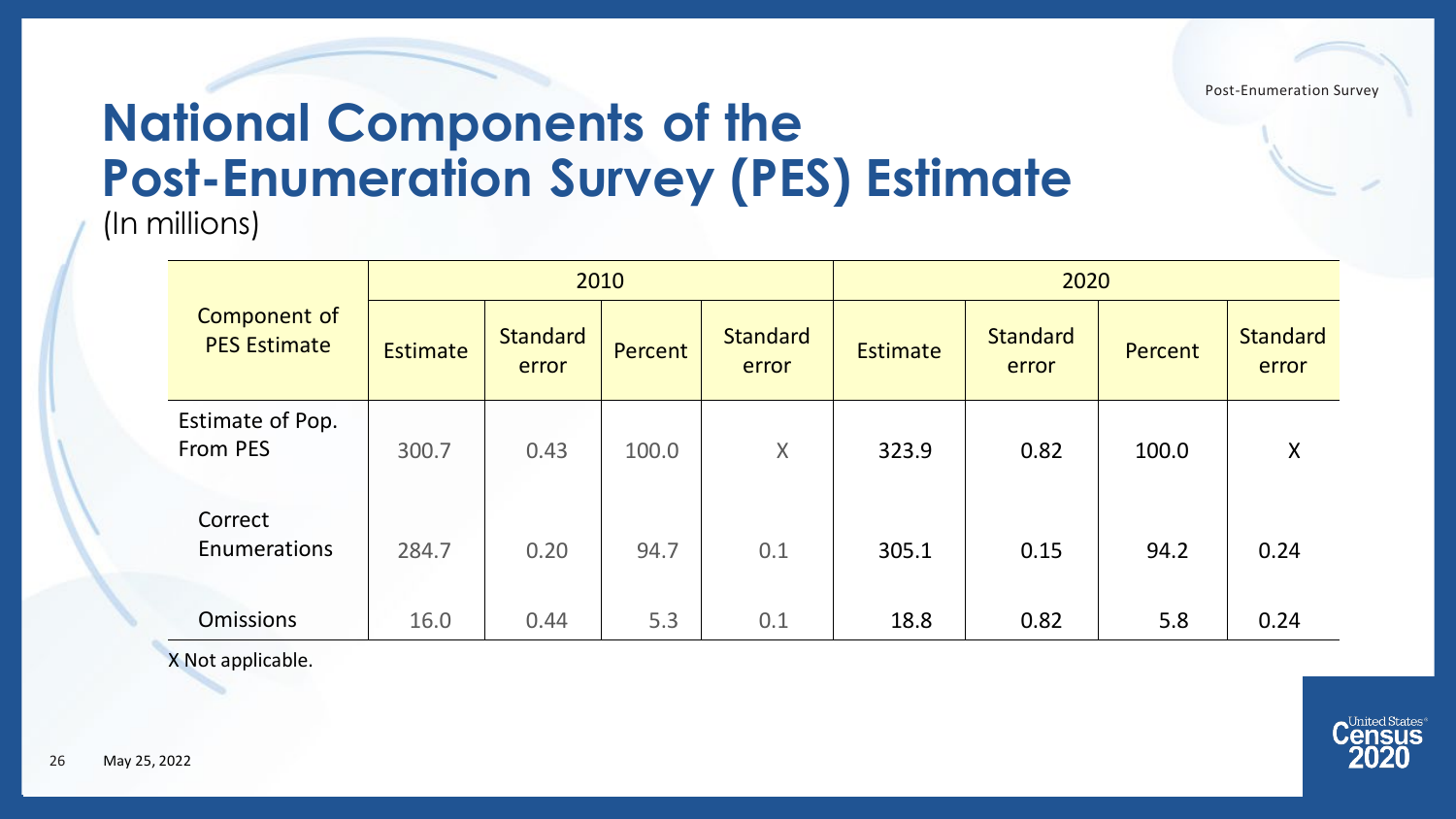

**United States** 

### **2010 and 2020 Census Omission Rates: Race (Alone or in Combination) and Hispanic Origin**



■ 2010 ■ 2020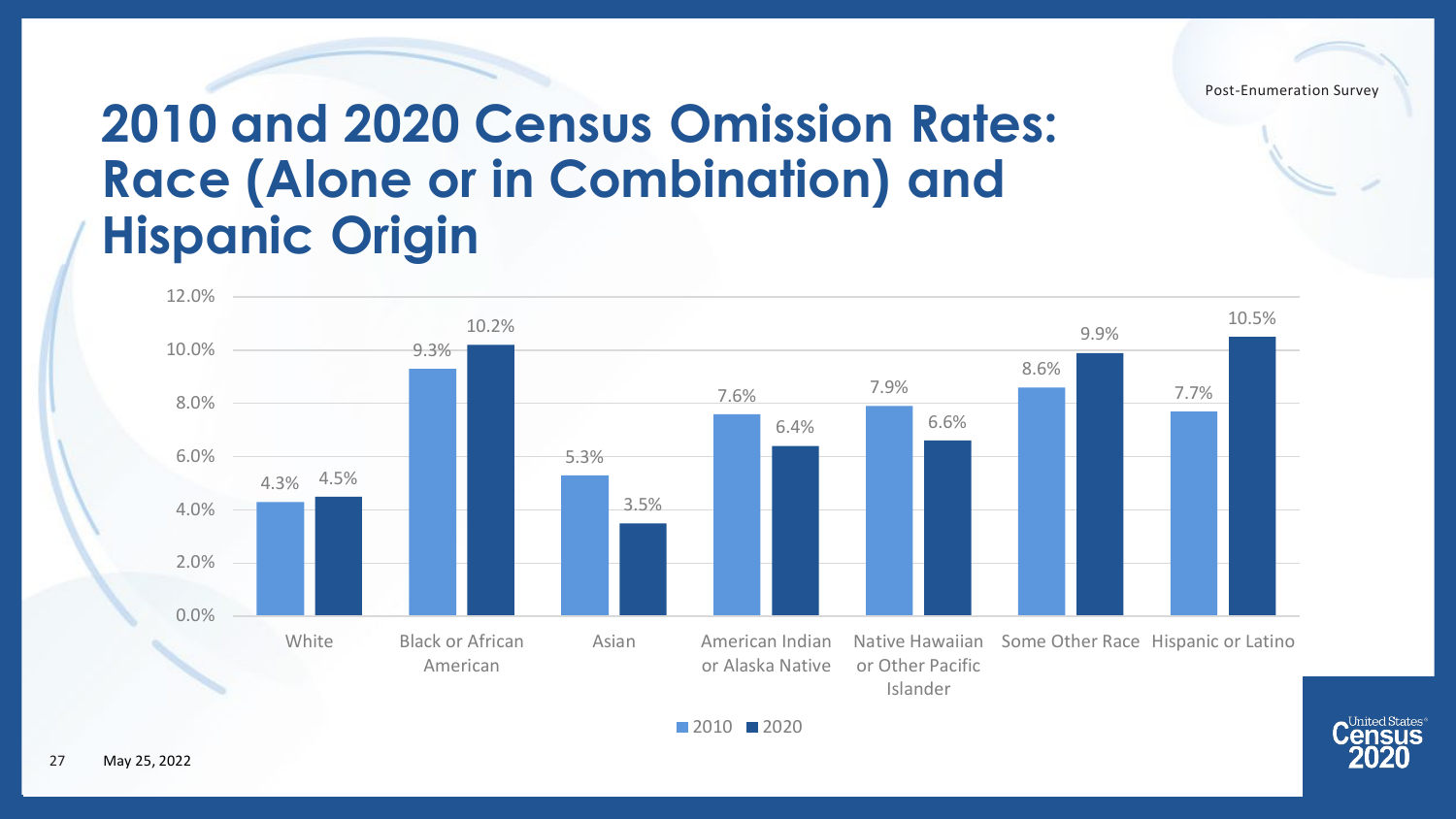

#### **2010 and 2020 Census Omission Rates: Owners and Renters**



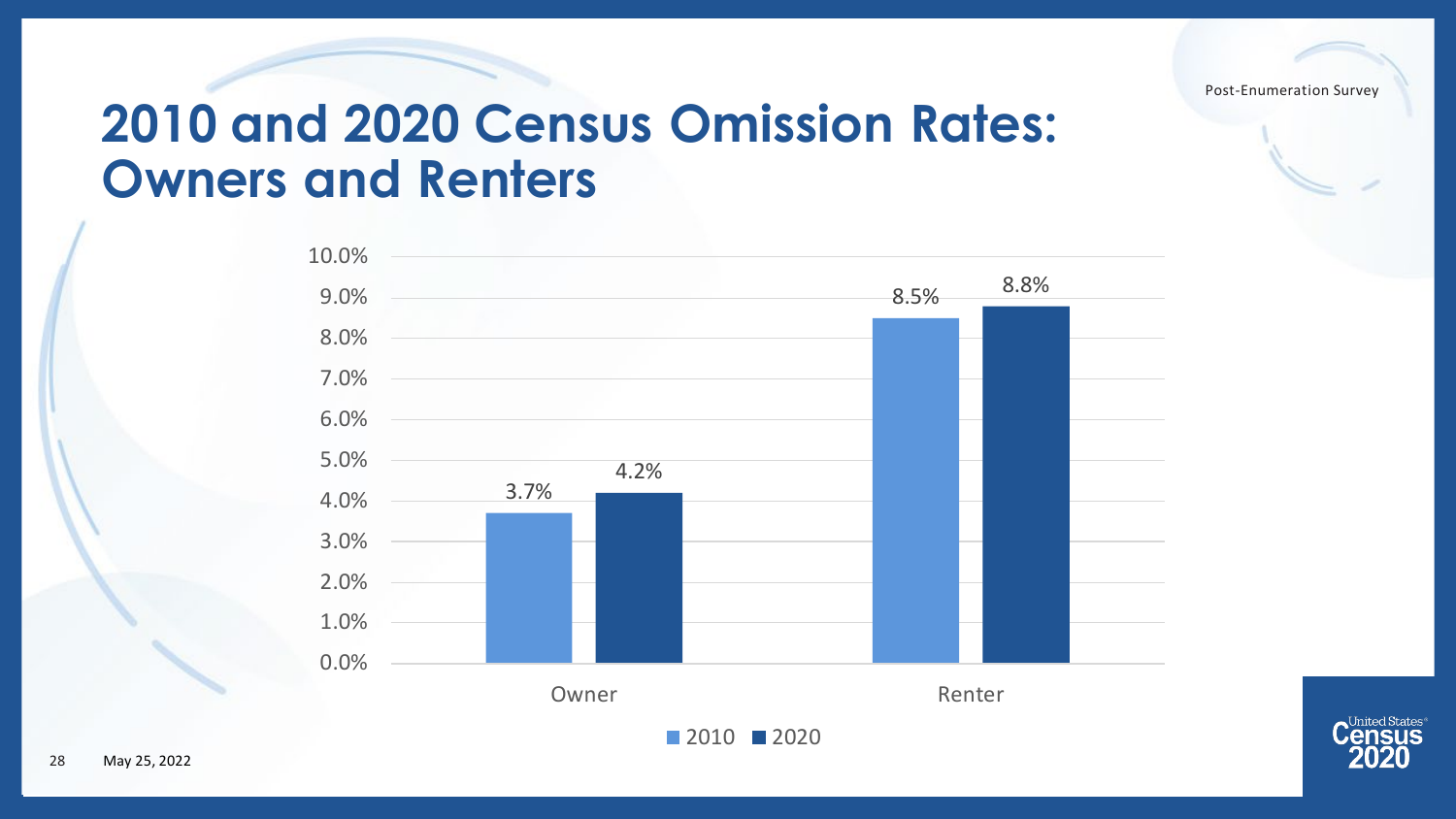#### 2020 Census Coverage Results From the Post-Enumeration Survey

# **Census Coverage Results by State**



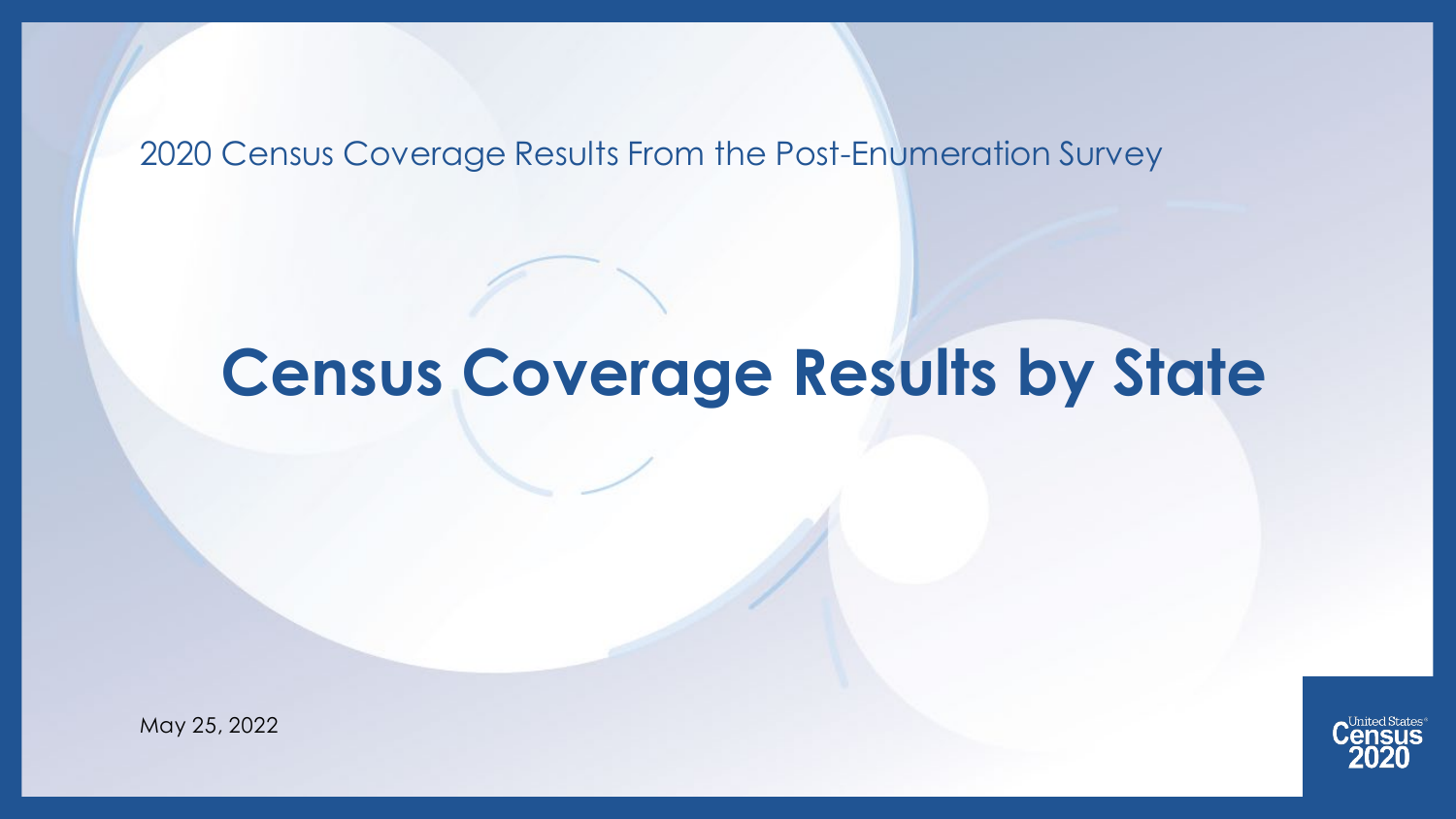## **Key Findings for States**

- **36 states and Washington, DC, did not have a statistically significant undercount or overcount.**
- **Eight states had a statistically significant overcount.**
- **Six states had a statistically significant undercount.**
- **Components of coverage can be found for every state in our report and tables released on May 19, 2022.**

*Note: While the Post-Enumeration Survey (PES) can measure estimated undercounts and overcounts in the census, it cannot answer why a particular state experienced one.* 

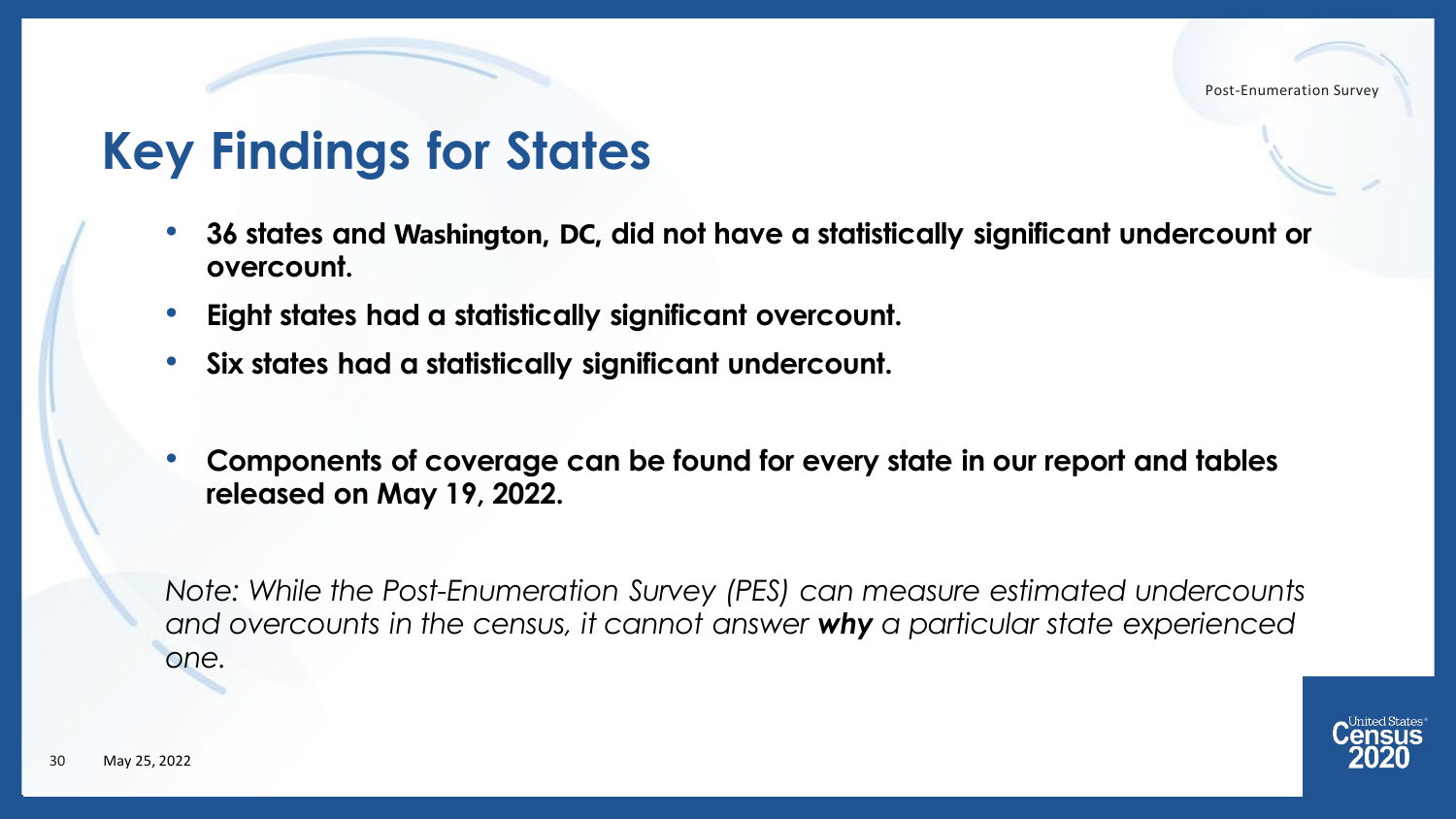Post-Enumeration Survey 2020 Post-Enumeration Survey ® Census count for Post-Enumeration Survey universe: 323,200,000<br>Net coverage error estimate (%): -0.24<br>90 percent confidence interval: (-0.65, 0.17) Net coverage error Overcount Not statistically different from zero Undercount

Note: Post-Enumeration Survey (PES) estimates are subject to sampling and nonsampling errors. The PES universe does not include people living in group quarters. More information regarding data collection, definitions, sampling error, nonsampling error, and estimation methodology is available at the Post-Enumeration Surveys site.

> Source: U.S. Census Bureau, 2020 Post-Enumeration Survey (May 2022 release)

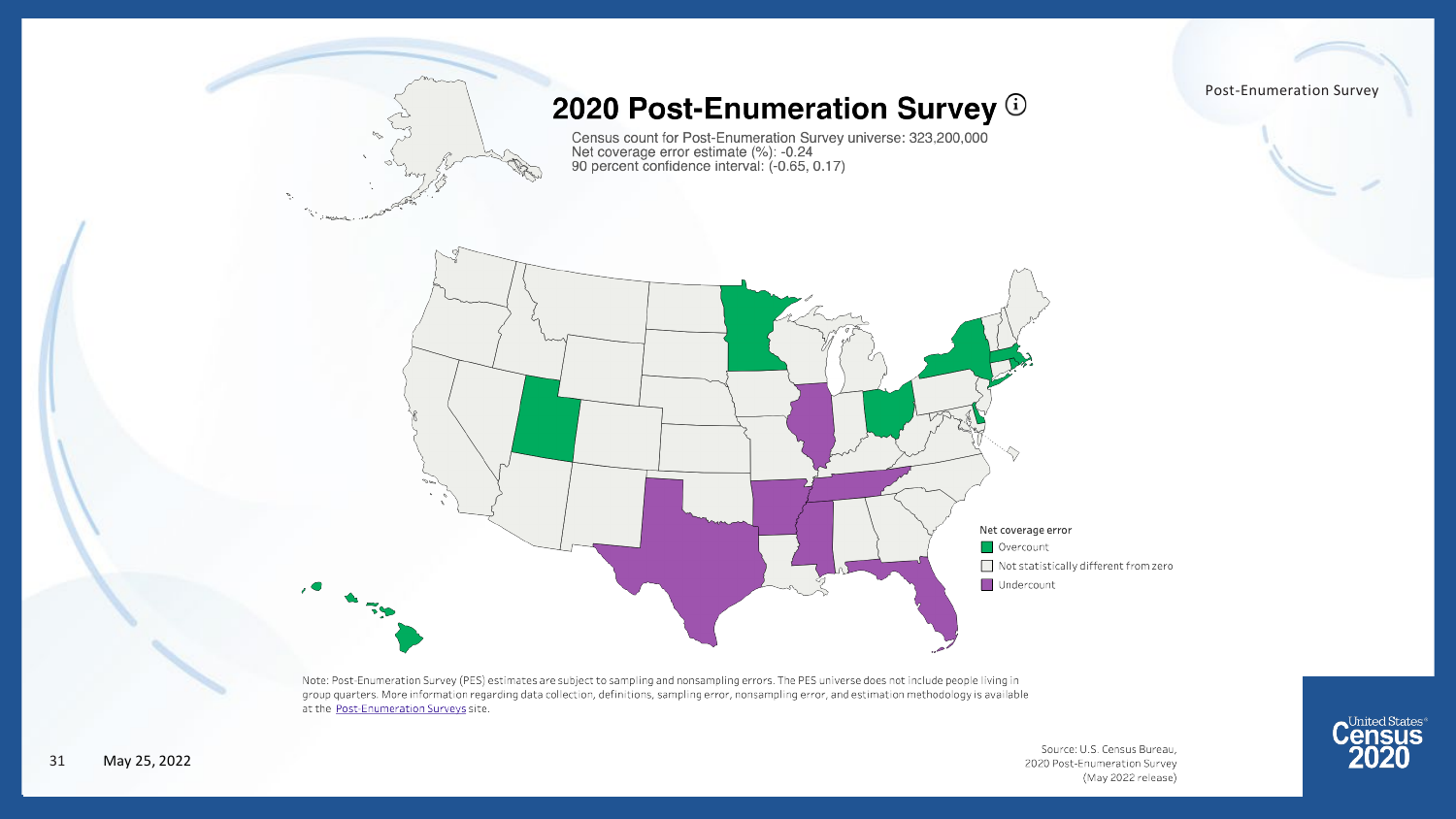## **States With an Undercount or Overcount**

#### Undercount Overcount

|                    |         | Net coverage error rate           |
|--------------------|---------|-----------------------------------|
| <b>State</b>       | Rate    | 90 percent<br>confidence interval |
| Arkansas           | $-5.04$ | $-8.68$ to $-1.40$                |
| <b>Florida</b>     | $-3.48$ | $-4.98$ to $-1.98$                |
| <b>Illinois</b>    | $-1.97$ | $-3.43$ to $-0.51$                |
| <b>Mississippi</b> | $-4.11$ | $-6.79$ to $-1.43$                |
| <b>Tennessee</b>   | $-4.78$ | $-7.26$ to $-2.30$                |
| <b>Texas</b>       | $-1.92$ | $-3.27$ to $-0.57$                |

| Net coverage error rate |                     |  |  |  |  |
|-------------------------|---------------------|--|--|--|--|
|                         | 90 percent          |  |  |  |  |
|                         | confidence interval |  |  |  |  |
| 5.45                    | 0.81 to 10.09       |  |  |  |  |
| 6.79                    | 4.03 to 9.55        |  |  |  |  |
| 2.24                    | 0.50 to 3.98        |  |  |  |  |
| 3.84                    | 2.24 to 5.44        |  |  |  |  |
| 3.44                    | 1.89 to 4.99        |  |  |  |  |
| 1.49                    | 0.39 to 2.59        |  |  |  |  |
| 5.05                    | 2.70 to 7.40        |  |  |  |  |
| 2.59                    | 0.57 to 4.61        |  |  |  |  |
|                         | Rate                |  |  |  |  |

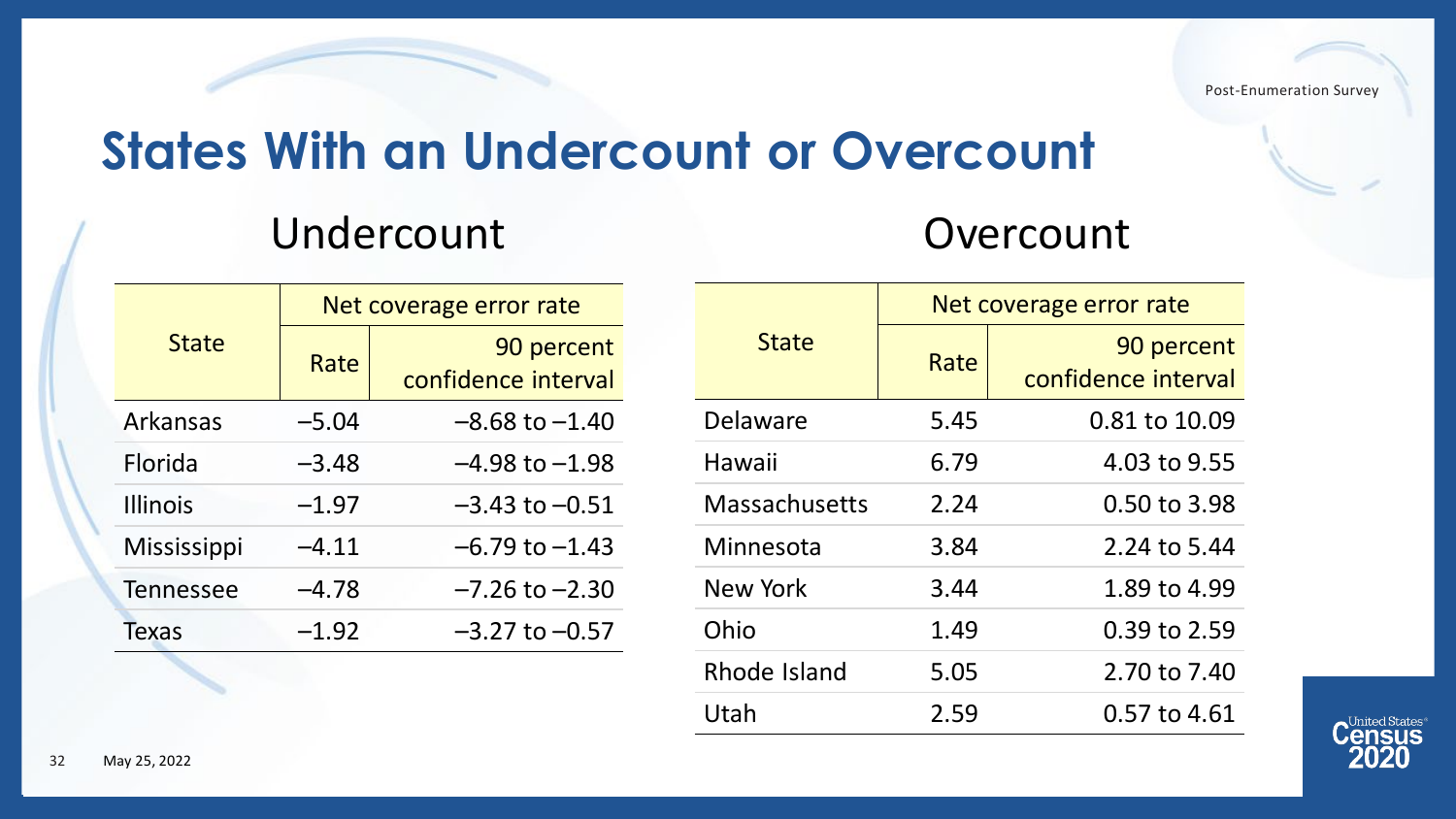#### **Components of Census Coverage for Texas**  Census Household Population Count: 28,540,000

| Component of the census count | Percent | <b>Standard</b><br>error |
|-------------------------------|---------|--------------------------|
| Census count                  | 100.0   | X                        |
| Correct enumerations          |         |                          |
| Same County                   | 93.7    | 0.2                      |
| Different County              | 0.5     | $\overline{z}$           |
| Erroneous enumerations        |         |                          |
| <b>Wrong State</b>            | 0.3     | $\overline{7}$           |
| Due to Duplication            | 1.5     | 0.1                      |
| For other reasons             | 0.6     | 0.1                      |
| Whole-person imputations      | 3.5     | X                        |

Component of the population Percent Standard error Dual-system estimate 100.0 x Correct enumerations 192.3 0.8 Omissions 7.6 0.8

X Not applicable. Z Represents or rounds to zero.

33 May 25, 2022

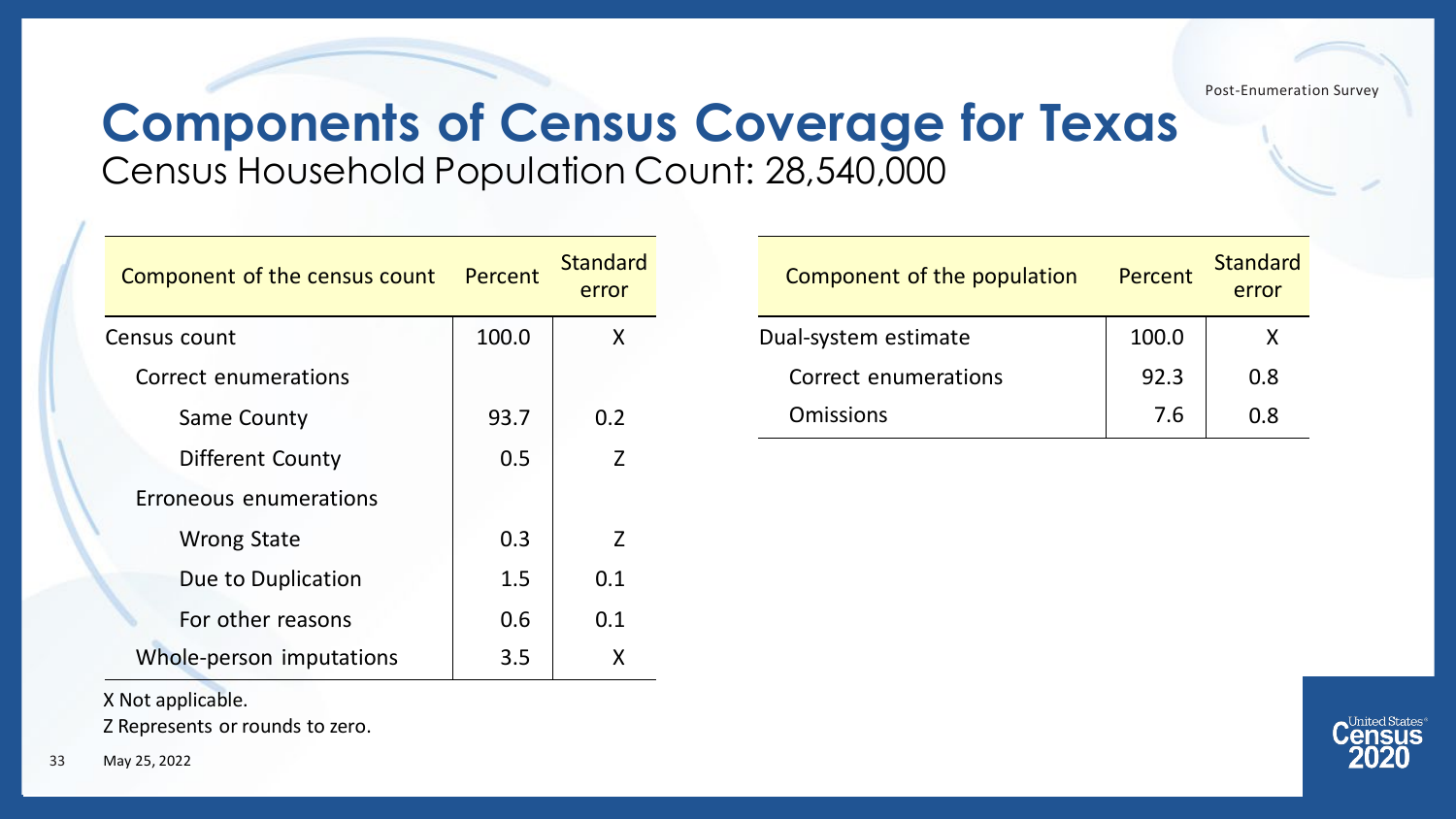## **Enumeration Mode**

Internet Self-Response (206,600,000)

Paper-Based Response (37,340,000)

Self-Response in Nonresponse Followup Universe (22,420,000)

Household Interview (40,800,000)

Proxy Interview (15,130,000)

Administrative Record Enumeration (10,110,000)



- **Exercise Enumerations due to Duplication**
- **EXECUTE: ENGINEE** Enumerations for Other Reasons
- **NAMILE Whole-Person Census Imputations**
- Correct Enumeration

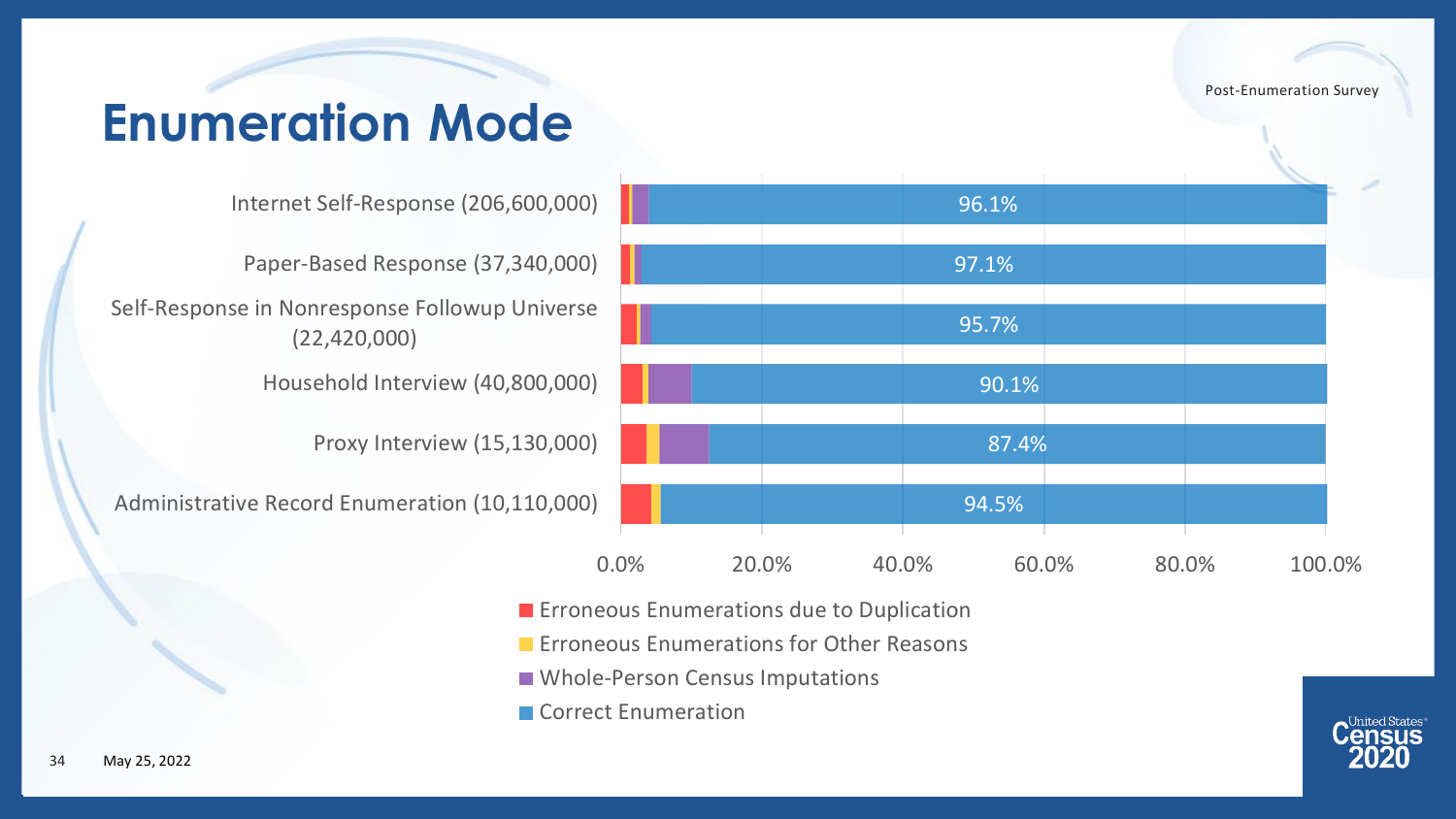#### 2020 Census Coverage Results From the Post-Enumeration Survey

# **Overcoming Challenges**



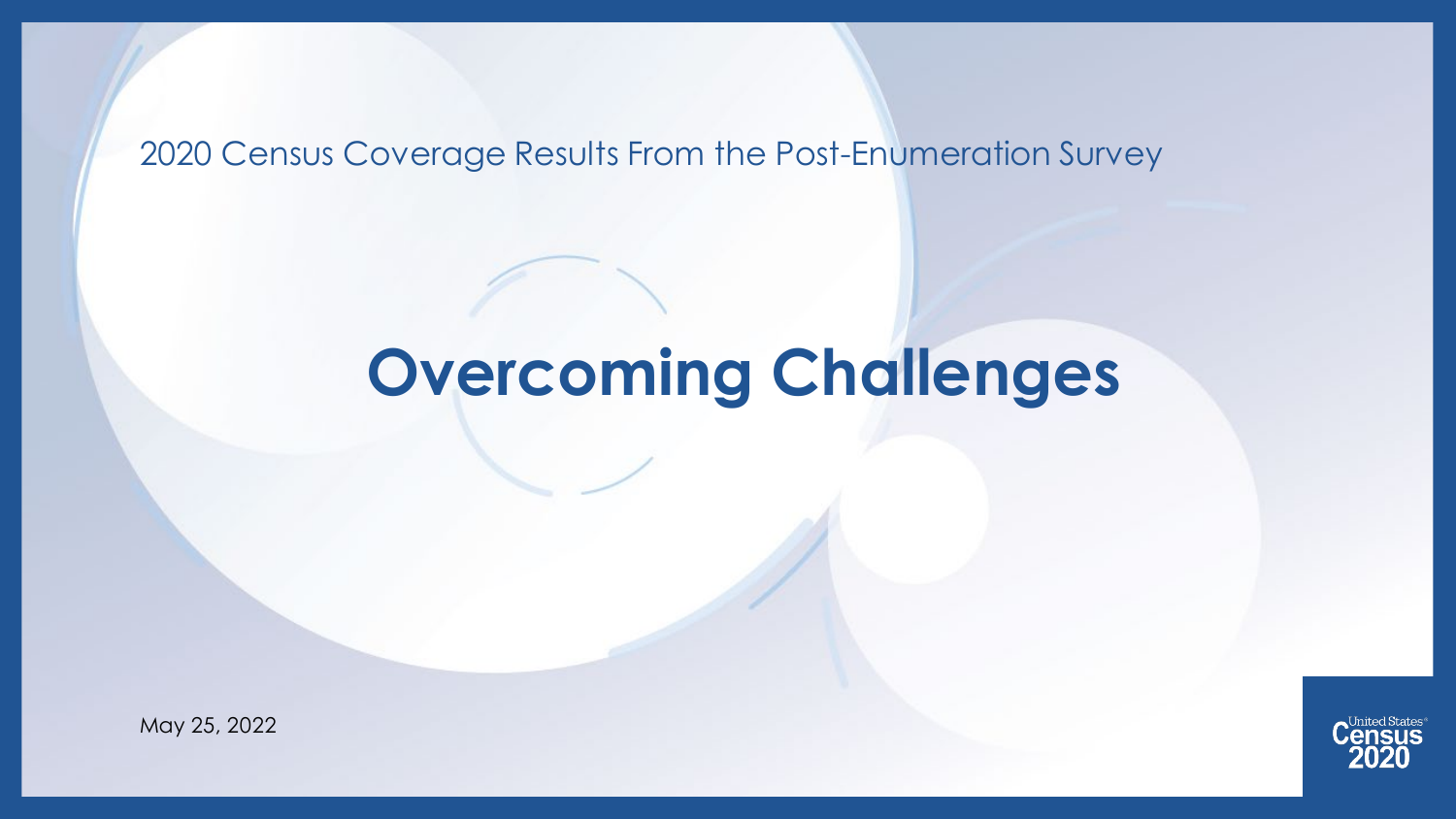## **Post-Enumeration Survey Challenges**

- **Global pandemic.**
- **Delays to field work.**
	- Matching people who might not accurately report their census residence status.
- **Migration of many college students and others.**
- **Some respondents did not respond to questions needed to match the PES to the 2020 Census.**
	- Matching people to the census with increased item nonresponse.